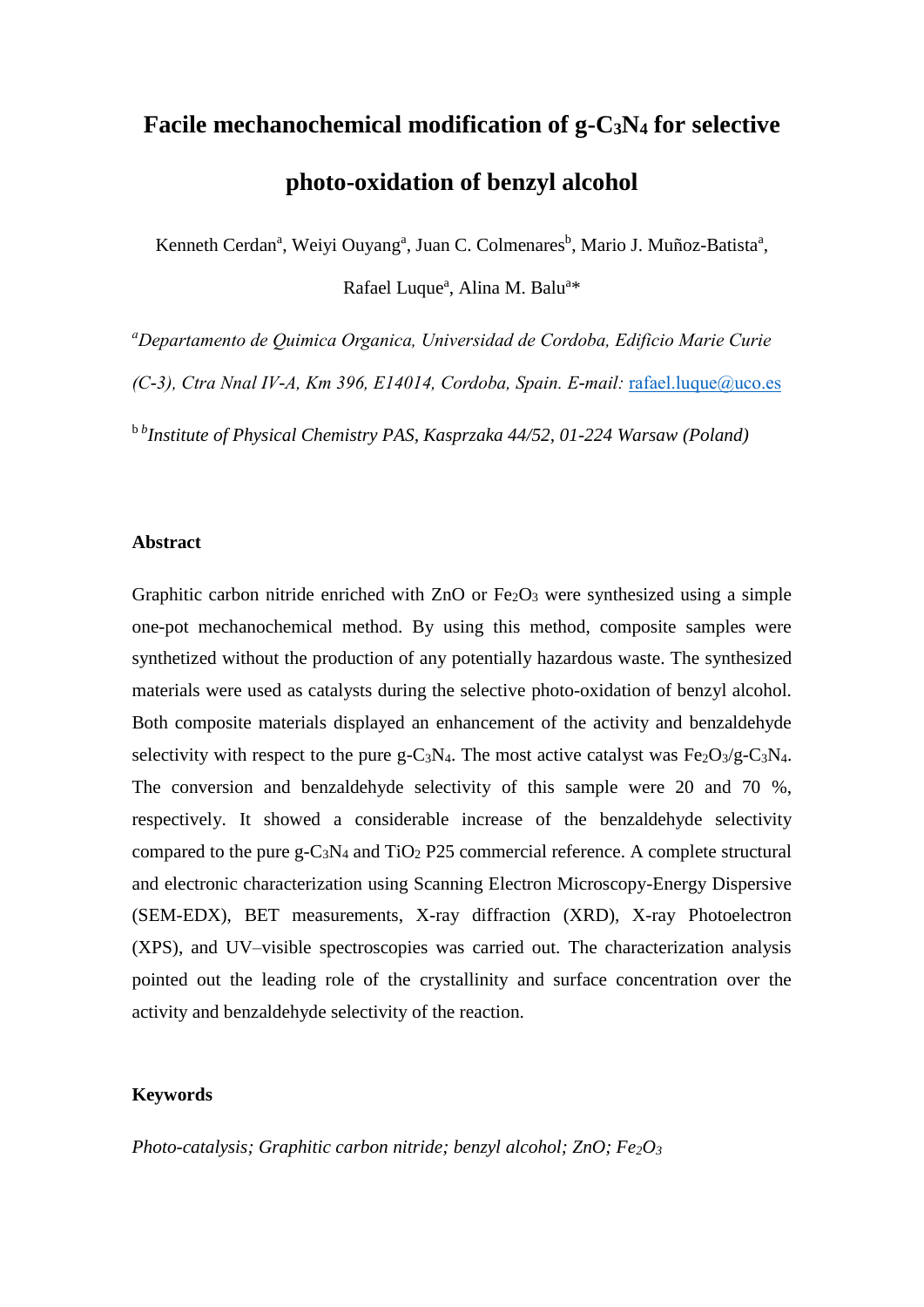#### **1. Introduction**

As a fundamental field in science, photochemistry development has been improved significantly during the last decades.(Schultz and Yoon, 2011) Advanced oxidation processes and particularly heterogeneous photocatalysis have evolved as powerful technologies to facilitate the control and elimination of pollutants, energy production, as well as selective synthesis of high added value products. (Colmenares et al., 2009; Kubacka et al., 2012; Mamba and Mishra, 2016a) In contrast to studies devoted to photo-degradation of pollutants, relatively fewer studies were conducted on the application of photocatalysis for product synthesis using selective oxidation routes. (Mario J. Muñoz-Batista et al., 2014)

Among the possible alternatives which have a wider electromagnetic spectrum than TiO<sub>2</sub>, materials with delocalized conjugated  $\pi$  structures have shown a remarkable capacity to transfer electrons under light irradiation. One of these materials, the graphitic carbon nitride (g-C<sub>3</sub>N<sub>4</sub>), has been extensively studied.(Li et al., 2012; Mamba and Mishra, 2016a; Zhao et al., 2015) Graphitic carbon nitride consists in a graphitic structure of tri-s-triazine layers linked between them through amino groups. It is considered as a promising material as photocatalyst due to its excellent photoelectrical properties, with a band gap suitable for UV-Visible light absorption (2.7 eV). In addition, it can be synthesized using cheap and abundant feedstocks, like melamine,(Fontelles-Carceller et al., 2016; Muñoz-Batista et al., 2017; Yan et al., 2009; Zhang et al., 2013) cyanamide,(Ge et al., 2012) urea,(He et al., 2015b) or thiourea.(Zhang et al., 2012) Pure  $g-C_3N_4$  shows a good photocatalytic performance under UV, Visible and Sunlight irradiation conditions.(Mamba and Mishra, 2016b) However, it is usually reported that  $g-C_3N_4$  photo-excited electrons and holes suffer a rapid recombination, resulting in a high decrease of the photoactivity.(Muñoz-Batista et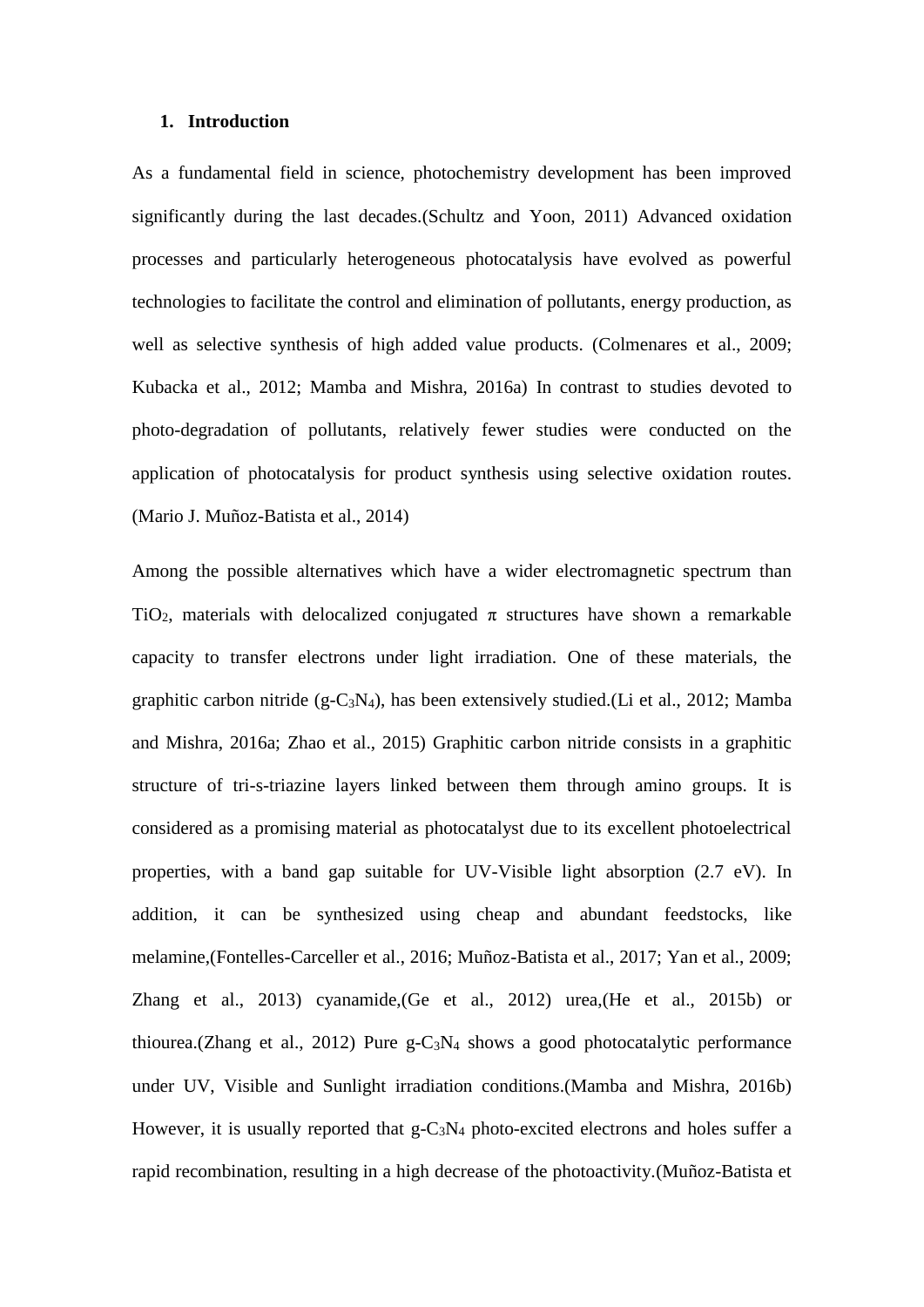al., 2015a) The activity of  $g - C_3N_4$  is related to its surface area, pore volume, physical and chemical surface properties, which makes it versatile and possible to induce different structural modifications to enhance its catalytic properties.(Mamba and Mishra, 2016a) Previous reports showed that is possible to enhance charge separation, improve the resistance to photocorrosion and therefore achieve a higher photocatalytic performance by combining  $g - C_3N_4$  with another photocatalyst (TiO<sub>2</sub>, ZnO, Fe2O3).(Evgenidou et al., 2005; He et al., 2015a; Hu et al., 2014; Kuang et al., 2015; Li et al., 2015; Liu et al., 2014; Miranda et al., 2013; M.J. Muñoz-Batista et al., 2014; Muñoz-Batista et al., 2015b; Obregón and Colón, 2014; Theerthagiri et al., 2014; Wang et al., 2017, 2011; Zhou et al., 2015) The most reported method for linking both photocatalysts is wet impregnation, while only a few papers used mechanochemical processes in their synthesis, favoring the use of no solvents. (Kim et al., 2017; Wang et al., 2011) Complete mixture with high interaction level can be achieved without using any other compounds apart from the solid photocatalysts. (Xu et al., 2015)

Benzaldehyde is a highly demanded compound due to its wide variety of applications in food, pharmaceutical or perfumery industry, or as an intermediate in lot of chemical synthesis routes. The commercial benzaldehyde is produced by the chlorination of toluene followed by saponification [39], in which the catalysts offer low selectivity to benzaldehyde and the aldehyde is overoxidized [40].

This work shows the development of ZnO- and  $Fe<sub>2</sub>O<sub>3</sub>-g-C<sub>3</sub>N<sub>4</sub>$  using ball milling processes, and their subsequent use in the selective oxidation of benzyl alcohol to benzaldehyde. The complete physico-chemical characterization of the materials attempts to correlate the results with a multitechnique characterization approach using XRD, UV-vis, XPS, SEM-EDX and BET measurements.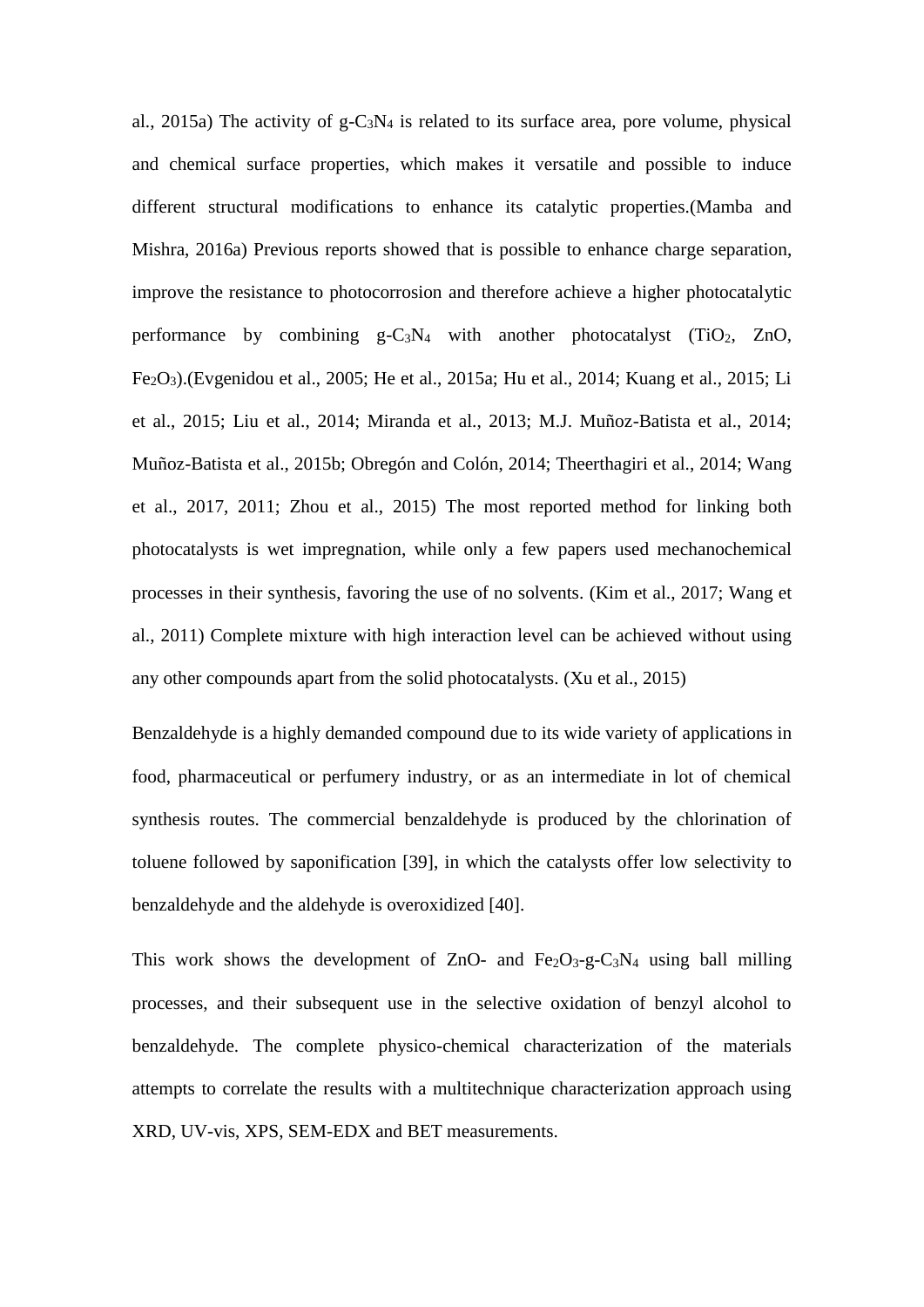#### **2. Materials and Methods**

#### *2.1.Preparation of the samples*

The graphitic carbon nitride (CN) was obtained by calcination of melamine (Aldrich), in a semiclosed system (to prevent sublimation) at 550 °C with a heating rate of 5 °C min<sup>-1</sup> during 6 h. The oxide incorporation was subsequently achieved by a simple mechanochemical method in a planetary ball mill under previous reported conditions.(Ouyang et al., 2016) The precursors zinc oxide (Acros Organic) and Iron (III) nitrate (Panreac) for  $ZnO/g-C_3N_4$  (Zn/CN) and Fe<sub>2</sub>O<sub>3</sub>/g-C<sub>3</sub>N<sub>4</sub> (Fe/CN) were used. For the Fe sample, propionic acid (Andrich) was added before the milling in order to promote the Fe<sub>2</sub>O<sub>3</sub> structure. Finally, the solids were thermally treated at 300  $^{\circ}$ C for 3h. The sample names were Zn/CN and Fe/CN for the composite samples with 20 and 25 % wt. (elemental data: standard error;  $5\%$ ) of ZnO and Fe<sub>2</sub>O<sub>3</sub>, respectively.

#### *2.2.Characterization techniques*

XRD profiles were obtained with a Bruker D8 DISCOVER A25 diffractometer (Bruker Corporation, Billerica, MA, USA) equipped with a vertical goniometer under theta-theta geometry using Ni filtered Cu K $\alpha$  ( $\lambda$  = 1.5418 Å) radiation and operated at 40 KeV and 40 mA. Wide angle scanning patterns were collected from  $10<sup>o</sup>$  to  $80<sup>o</sup>$  with a step size of 0.01 ° and counting time of 500 s per step. UV-vis diffuse-reflectance spectroscopy experiments were performed on a spectrophotometer Jasco V-570 (JASCO international Co., Ltd., Hachioji, Tokyo, Japan) equipped with an integrating sphere. The Brunauer–Emmett–Teller (BET) surface areas were determined by N<sub>2</sub> physisorption using a Micromeritics ASAP 2020 automated system (Micromeritics Instrument Corporation, Norcross, GA, USA). Prior to adsorption measurements, samples were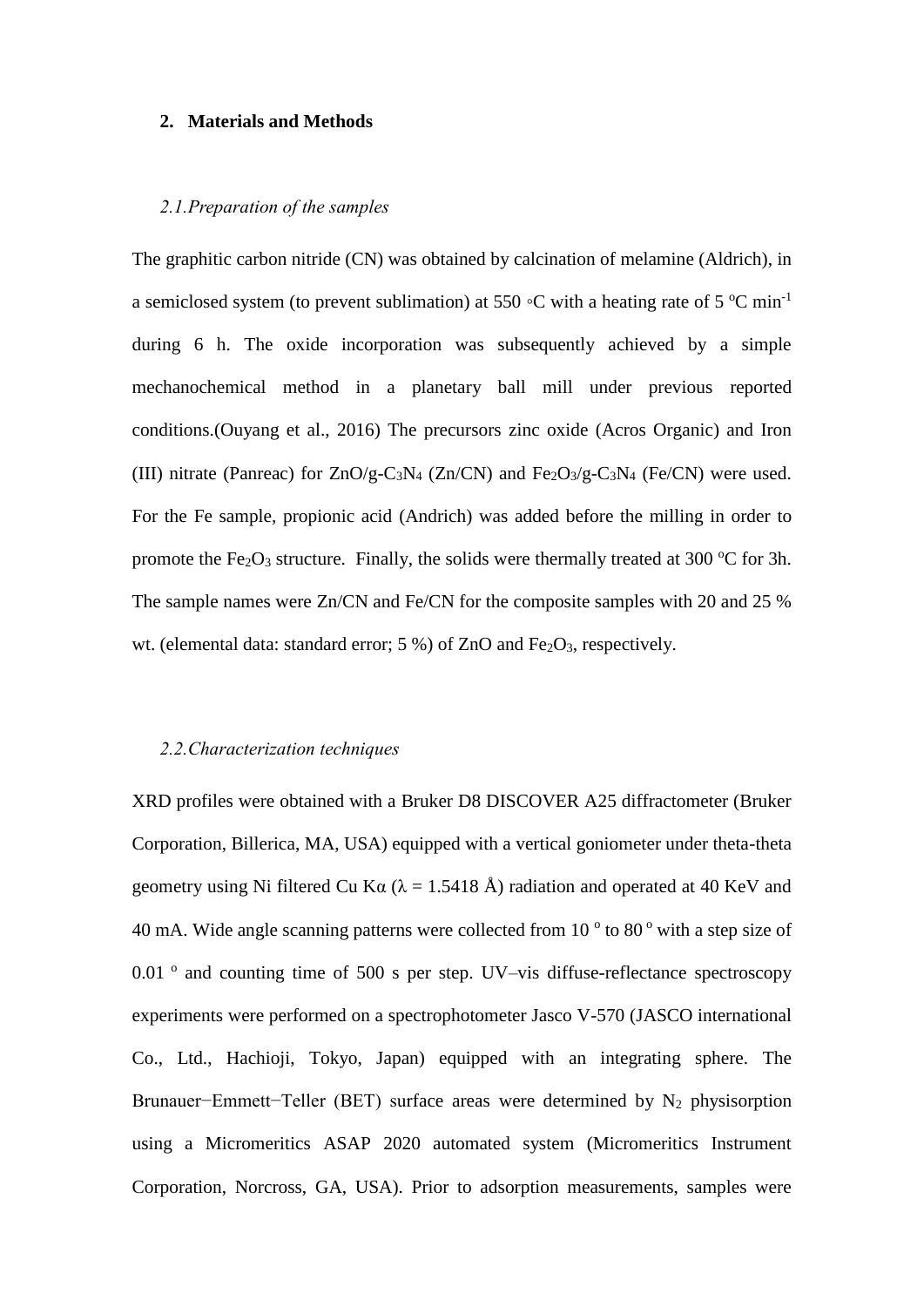degassed under vacuum  $(0.1 \text{ Pa})$  for 4 h at 130 °C. Scanning electron microscopy images were recorded with a JEOL JSM-6300 scanning microscope (JEOL Ltd., Akishima, Tokyo, Japan) equipped with Energy-dispersive X-ray spectroscopy (EDX) at 20 kV. An Au/Pd coating was employed to analyze samples on a high-resolution sputtering SC7640 instrument (Quorum Technologies Ltd., Lewes, England, UK) (up to 7 nm thickness) at a sputtering rate of 1.5 kV per minute. XPS data were recorded using a VG Scientific photoelectron spectrometer ESCALAB-210 (Thermo Scientific, Waltham, MA, USA) with Al Kα radiation (1486.6 eV) from an X-ray source, operating at 15 kV and 20 mA. Survey spectra in the energy range from 0 to 1350 eV with 0.4 eV step were recorded for all the samples. High resolution spectra were recorded with 0.1 eV step, 100 ms dwell time and 25 eV pass energy. Curve fitting was carried out using the CasaXPS software (Casa Software Ltd., Cheshire, England, UK) using C 1s as energy reference (284.6 eV). Surface chemical contributions were estimated from XPspectra, by calculating the integral of each peak after subtraction of the "S-shaped" Shirley-type background using the appropriate experimental sensitivity factors.

#### *2.3.Photo-catalytic experiments*

Photoxidation of benzyl alcohol experiments were carried out in a Pyrex cylindrical double-wall immersion well reactor equipped with medium pressure 125 W mercury lamp ( $\lambda = 365$  nm), which was supplied by Photochemical Reactors Ltd. UK (Model RQ 3010), (Reading, UK). The distance between the light source and reaction media was ca. 10 nm and irradiance of the light source reached  $1845.6 \text{ W/m}^2$ . Magnetic stirring with a speed of 1100 rpm was used in the batch reactor to obtain an homogenous suspension of the photocatalysts. Reaction temperature was fixed at 30  $^{\circ}$ C. A solution of 1.5 mM benzyl alcohol (Sigma-Aldrich Inc., St. Louis, MO, USA) was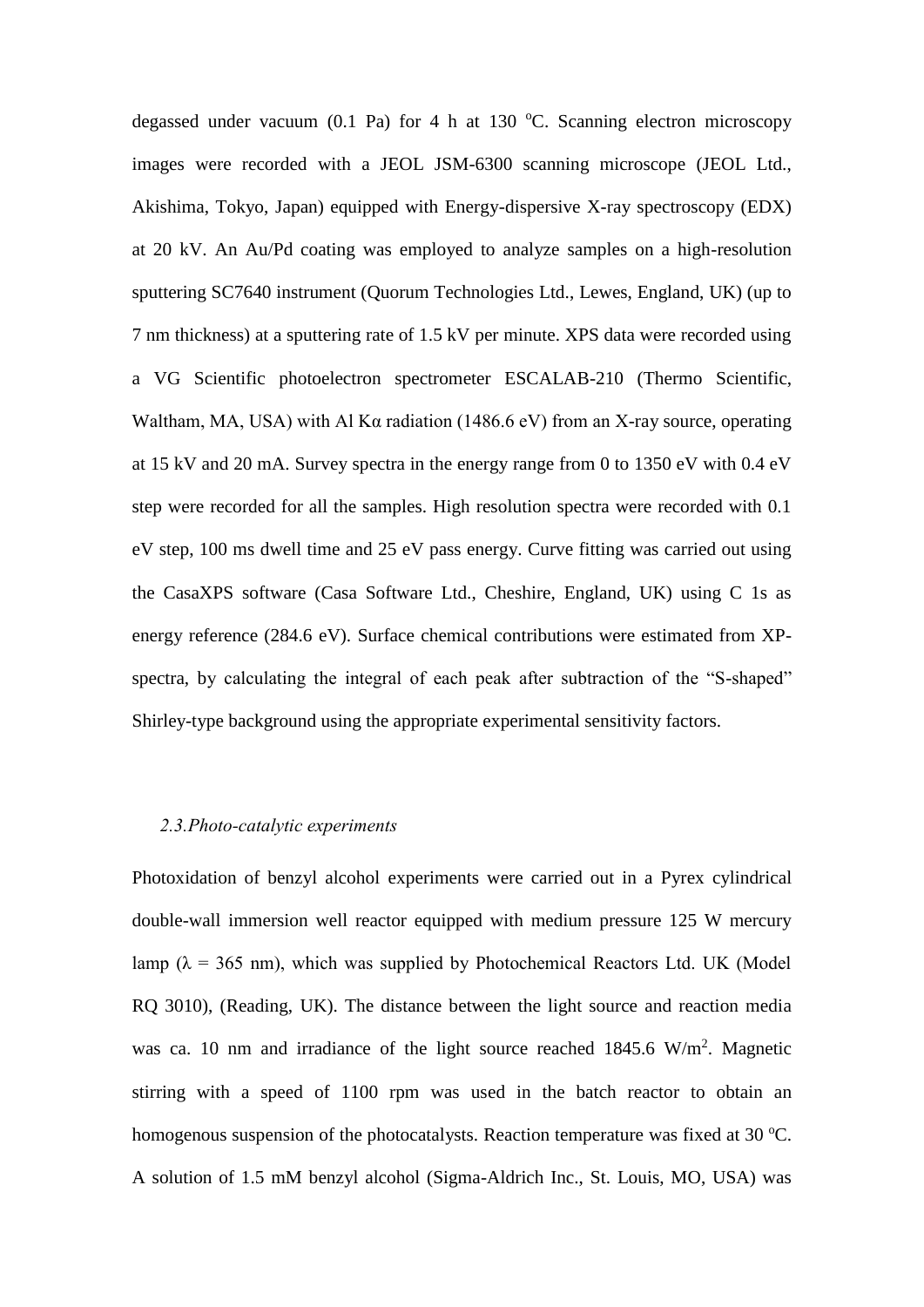prepared in acetonitrile (Sigma-Aldrich Inc., St. Louis, MO, USA) medium. Experiments were carried out using 150 mL of the mother solution and 1 g/L of catalyst concentration for 4 h under UV light and air bubbling conditions (25 mL/min). In order to equilibrate the adsorption-desorption over the photocatalyst surface, the reaction solution was left in the dark for 30 min before each reaction.

Samples were periodically taken (ca. 1 mL) from the photoreactor at different times and filtered off (0.20 nm, 25 mm, nylon filters). The concentration of model compound was determined by a high performance liquid chromatography (HPLC, Waters Model 590 pump) (Waters Limited, Hertfordshire, UK) equipped with a dual absorbance detector (Waters 2487) and the SunFire<sup>TM</sup> C18 (3.5 nm, 150 mm length, 4.6 mm inner diameter) column provided byWaters. The mobile phase was Milli-Q water/acetonitrile/methanol in the volumetric ratio of 77.5:20:2.5 with 0.1% of H3PO<sup>4</sup> (Sigma-Aldrich Inc., St. Louis, MO, USA). We used isocratic elution at a flow rate of 1 mL/min. The injection volume was 10 mL. TiO<sub>2</sub> P25 (Evonik Industries AG, Essen, Germany) were used as reference. Carbon balance above 96% was obtained in all experiments.

#### **3. Results and Discussion**

#### *3.1.Characterization results*

Figure 1 shows the XRD spectra of the two samples studied and the CN reference. The characteristic structure of the CN nanomaterial can be observed. It showed two peaks (13.25 and 27 degrees). The most intense peak is commonly associated to the interlayerstacking structure (002). On the other hand, the other minor peak is attributed to (100) interlayer reflection.(Fontelles-Carceller et al., 2016) The composite samples showed significant differences related to the degree of crystallinity. The Zn/CN composite sample showed a very crystallized structure with sharp peaks that can be associated with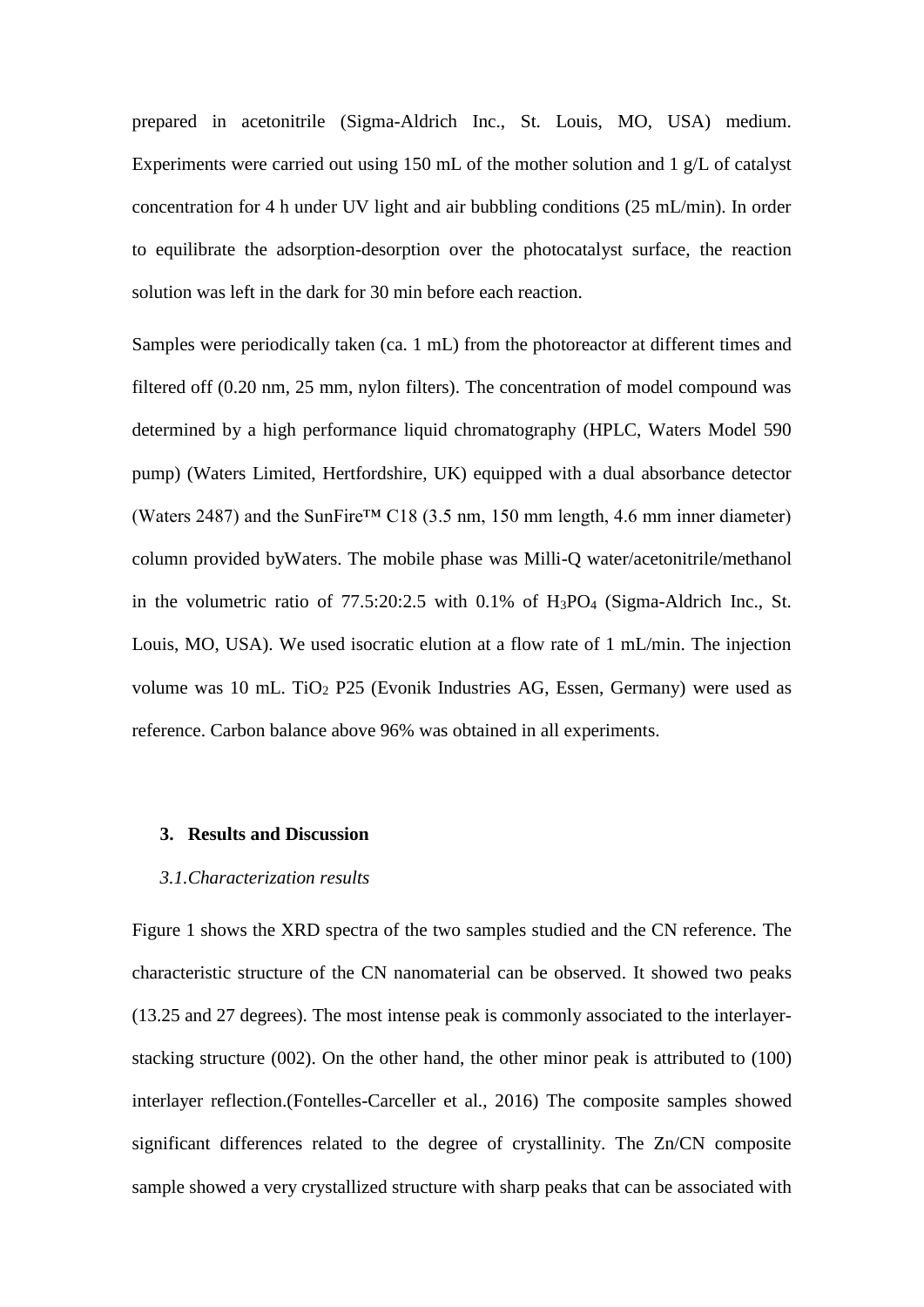the ZnO compound. In addition to the peaks related to the CN structure, the existence of the zincite ZnO phase (JCPDS 36-1451) was detected.(Boyle et al., 2002) On the other hand, it was observed that iron component show an structure dominated for an amorphous phase.

According to the summarized data presented in Table 1, the CN reference showed a relatively low surface area value (10  $m^2 g^{-1}$ ). This value was not modified when the ZnO component was introduced in the structure. Besides, a marked increase with respect to the active CN support was observed for the Fe/CN sample.

The optical properties of the samples were analyzed with UV–vis spectroscopy. Figure 2 shows the spectra for the two composite samples and the CN reference. The CN showed a band gap energy of 2.7 eV, in accordance with literature reports.(Mamba and Mishra, 2016a) Figure 2 shows that the spectra of Zn/CN sample presented a very similar profile to the pure CN reference. According to this information, it can be considered that the optical properties of the composite material Zn/CN were defined by the CN component (sharp absorption edge at 450 nm), leading to similar band gap values, which were reported in the second column of Table 1. In addition, the existence of the strong absorption edge near 575 nm for the Fe/CN and Band Gap of 1.3 eV were attributed to the band-gap energy absorption of the Fe component in the structure.

The structure of the samples was also studied using XPS. Figure 3 presents the results for carbon C1s (A) and nitrogen N1s (B) regions for the two composite samples, as well as the zinc Zn 2p (C) and iron Fe 2p (D) regions for the Zn/CN and Fe/CN samples, respectively. For the C 1s (Figure 3A), the contributions associated with the C-C bond  $(284.6 \text{ eV})$ , C<sub>3</sub>-N  $(286.2 \text{ eV})$  and N-C-N  $(288.0 \text{ eV})$  were detected.(Dong et al., 2014; Miranda et al., 2013; Muñoz-Batista et al., 2015a) All contributions, were associated with the CN structure. In addition, the latter two were also detected in the N 1s region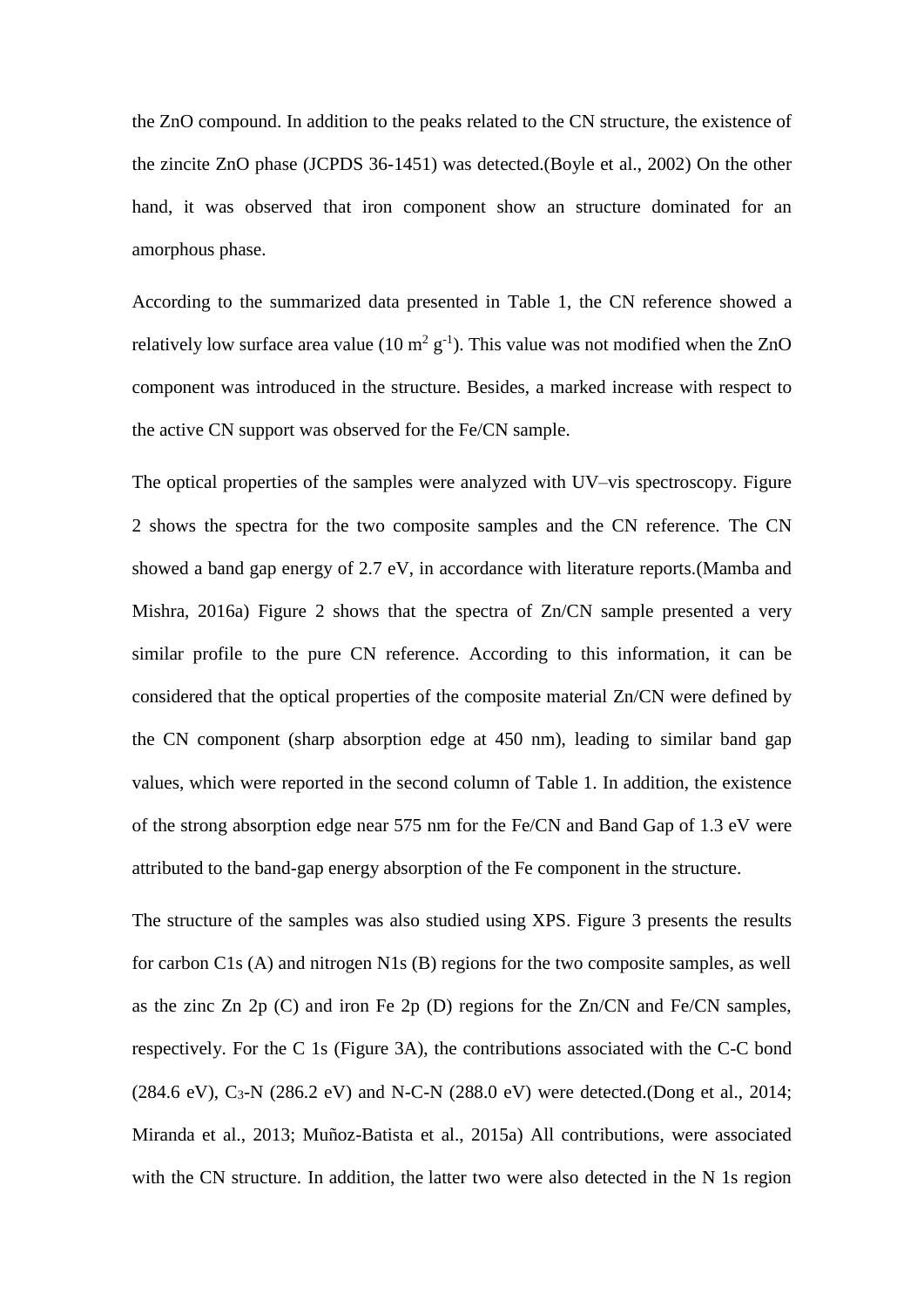(Figure 3B).  $C_3$ -N (399.6 eV) and N-C-N (398. eV). Additionally, in this region the component N-H at 400.9 eV and the typical contribution of CN Pi-exc at 404.5 eV were detected. (Dong et al., 2014; Miranda et al., 2013; Muñoz-Batista et al., 2015a) No significant differences were observed between the two composite samples concerning the structure of the CN. Both the energy and the distances between the contributions remained essentially constant, indicating that the CN structure was stable during the synthesis process. The XPS study also gave information about the Zn and Fe components. The energy values for the Zn 2p (1021.5 eV) and Fe 2p (710.6 eV) regions confirmed the presence of  $ZnO$  and  $Fe<sub>2</sub>O<sub>3</sub>$  in the  $Zn/CN$  and  $Fe/CN$  samples, respectively.(Wanger et al., 1979) Finally, a very low surface concentration of the oxide component for the Zn/CN sample was observed in Figure 3 (C and D), although both had a similar  $ZnO$  or  $Fe<sub>2</sub>O<sub>3</sub>$  content.

The characterization of the samples was completed using SEM. Figure 4A (Zn/CN sample) shows a highly crystallized particle, a big crystallized structure corresponding to CN, recovered of some crystals corresponding to ZnO particles. The information enclosed in the mapping indicates that a significant part of ZnO was heterogeneously distributed in the CN structure (Figure 4B). On the other hand, the Fe/CN image (Figure 4B) showed a particle which according to the EDX-mapping analysis (Figure 4D), was covered with smaller particles of  $Fe<sub>2</sub>O<sub>3</sub>$ .

#### *3.2.Catalytic results*

Figure 5 shows the conversion and selectivity to benzaldehyde results of CN reference and composite samples. Figure 5 also includes the conversion and selectivity observable when P25 commercial catalyst was tested. The CN reference showed no activity during the oxidation of benzyl alcohol. Focusing on the synthesized composite samples, it can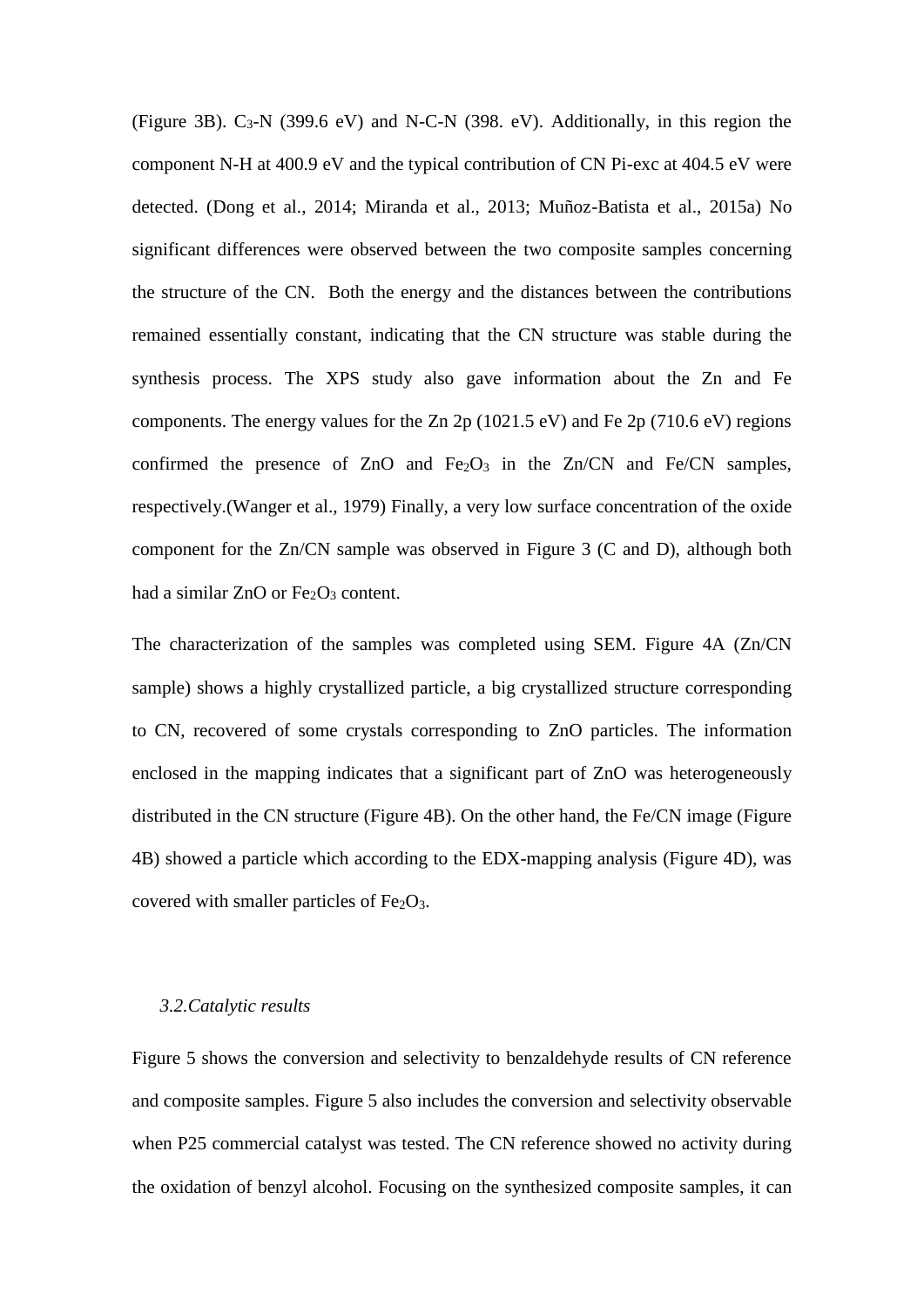be observed that the structure modification of the CN with  $ZnO$  and  $Fe<sub>2</sub>O<sub>3</sub>$  caused an increase in the activity. particularly, this increase was marked for the Fe/CN sample. The maximum conversion was obtained for the Fe/CN (20 %), presenting an enhancement ratio with respect to the Zn/CN of 2. Amorphous structures have usually displayed low activity, which was attributed to low carrier mobilities, resulting in inefficient photocatalysis.(Kakuta and Abe, 2009) However, previous studies reported that amorphous  $TiO<sub>2</sub>$  or  $Fe<sub>2</sub>O<sub>3</sub>$  showed very similar activity compared to the fully crystallized phase. (Augugliaro et al., 2008; Kakuta and Abe, 2009; Li et al., 2007) Figure 5 shows that both Zn/CN and Fe/CN samples led to an enhancement of the selectivity to partial oxidation product of benzyl alcohol. The other reaction product (not shown in the Figure 5) corresponded to the complete mineralization of the alcohol (CO2). The production of the total oxidation product requires a significantly larger number of charge carriers and energetic photons,(Bertolini et al., 2018) which are likely less available in the amorphous Fe/CN composite sample. This could partially explain the selectivity data; 70% benzaldehyde selectivity for Fe/CN sample. Beside the crystallinity factor, the composite samples showed significant differences concerning the oxide surface concentration obtained by XPS. Figure 6 shows the conversion and selectivity to benzaldehyde as function of the fraction  $M/(C + N)$  with the aim of visualizing these differences. M represents the concentration of the metallic component (Zn or Fe). The conversion and selectivity data, as well as the fraction obtained, were normalized to ease the visualization of the differences between samples. Figure 6 showed very strong correlation in the behavior of the conversion and selectivity. The Zn/CN sample presented an extremely low surface concentration of ZnO, which together with the heterogeneity of high crystalized structure (detected by SEM-EDX mapping and XRD studies) caused a relatively low activity and selectivity. On the other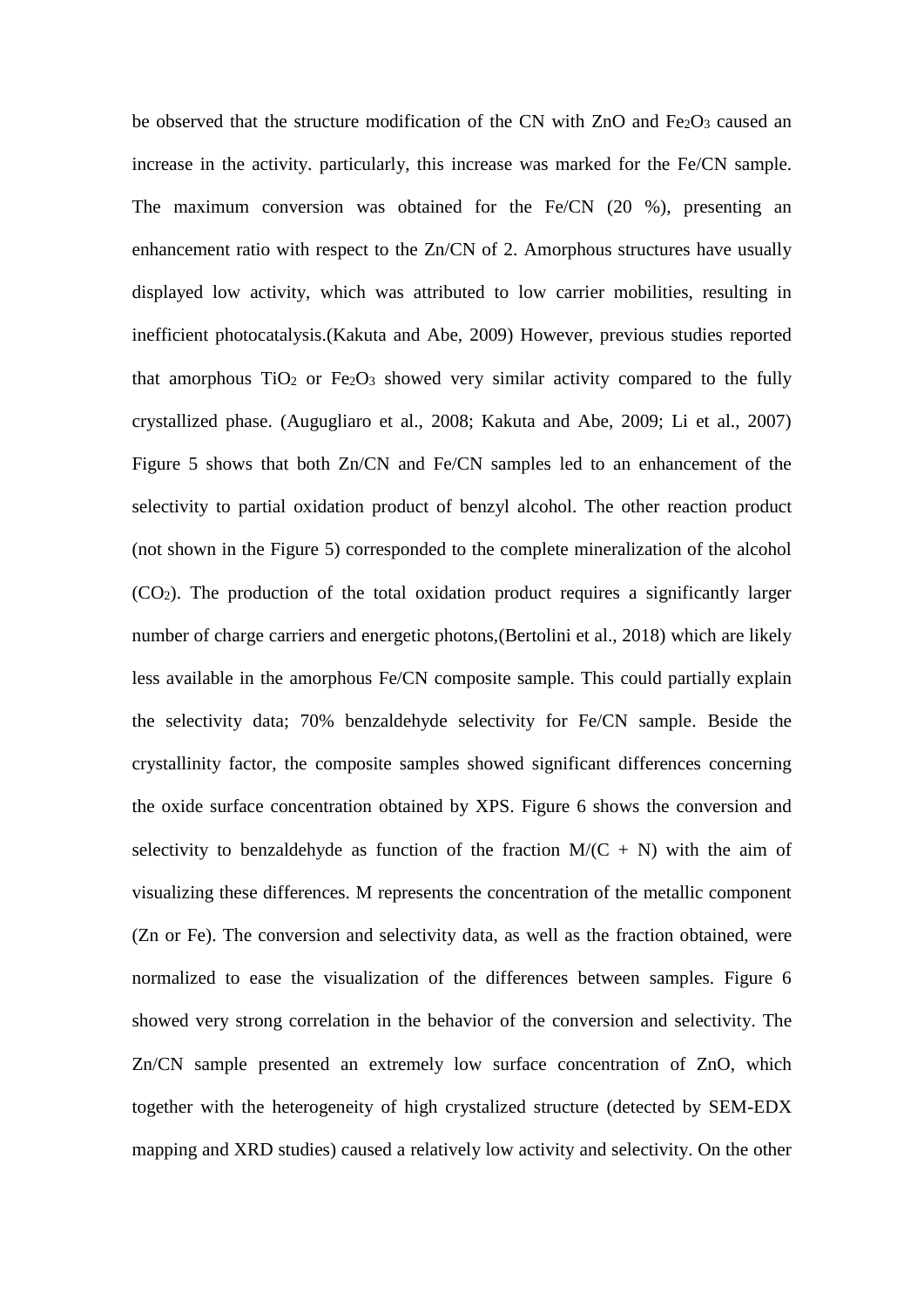hand, a high surface concentration of the homogenously distributed amorphous Fe component resulted in an enhancement of the conversion and selectively to benzaldehyde. The similar trends showed in Figure 6 indicated that maximum activity and benzaldehyde selectivity could be associated also with the maximum surface concentration of the metal compound. This enhancement of the benzaldehyde selectively was achieved by maintaining a relatively high level of activity compared with the P25 commercial photocatalyst which generally shows good results for a large number of reactions.

#### **4. Conclusions**

Binary composite samples of  $ZnO$  or  $Fe<sub>2</sub>O<sub>3</sub>$  in contact with the organic semiconductor  $g-C_3N_4$  were synthesized using a simple one-pot mechanochemical method. The inclusion of oxides phases led to semiconductors with catalytic activity during the oxidation of benzyl alcohol. The obtained results suggested that different parameters affected the activity and benzaldehyde selectivity. The best activity and selectivity results were obtained for the composite system with  $g - C_3N_4$  and the amorphous  $Fe<sub>2</sub>O<sub>3</sub>$ component. The amorphous structure could be modifying the charge handling of g- $C_3N_4$  limiting the  $CO_2$  photo-production due to the complete mineralization of the alcohol. On the other hand, SEM and XPS clearly indicated that the enhancement of the activity and selectivity to benzaldehyde was associated with the concentration of the metal component on the surface, as well as with the homogeneity in the structure.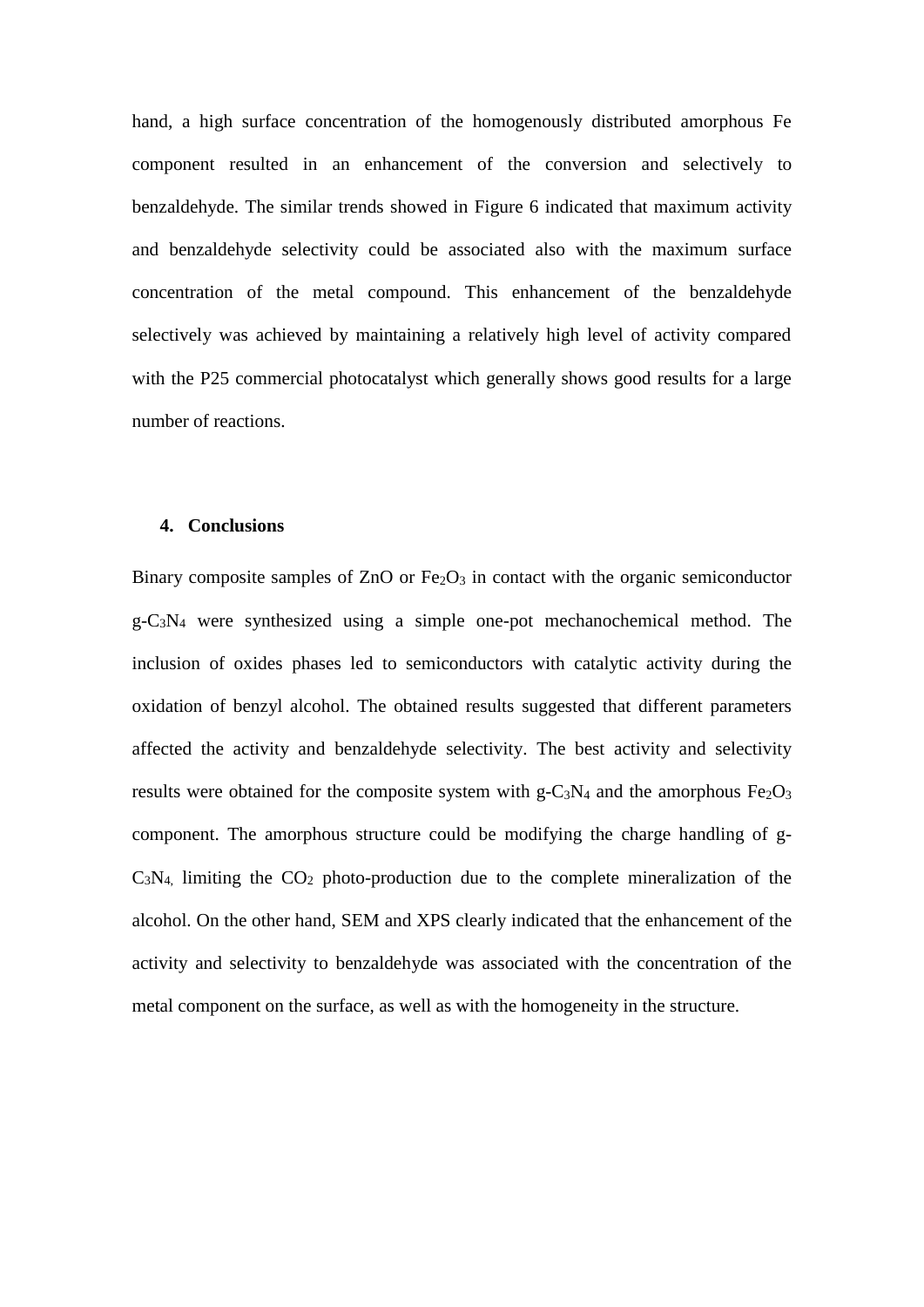#### **5. Acknowledgments**

Rafael Luque funding from the European Union's Horizon 2020 research and innovation programme under the Marie Sklodowska-Curie grant agreement No 641861 (for funding Weyi Ouyang Ph.D studies). Mario Munoz-Batista gratefully acknowledges MINECO for a JdC contract (Ref. FJCI-2016-29014).

#### **References**

- Augugliaro, V., Caronna, T., Loddo, V., Marcì, G., Palmisano, G., Palmisano, L., Yurdakal, S., 2008. Oxidation of aromatic alcohols in irradiated aqueous suspensions of commercial and home-prepared rutile TiO2: A selectivity study. Chem. - A Eur. J. 14, 4640–4646. https://doi.org/10.1002/chem.200702044
- Bertolini, G.R., Pizzio, L.R., Kubacka, A., Muñoz-Batista, M.J., Fernández-García, M., 2018. Composite H3PW12O40–TiO2 catalysts for toluene selective photooxidation. Appl. Catal. B Environ. 225. https://doi.org/10.1016/j.apcatb.2017.11.055
- Boyle, D.S., Govender, K., O'Brien, P., 2002. Novel low temperature solution deposition of perpendicularly orientated rods of ZnO: substrate effects and evidence of the importance of counter-ions in the control of crystallite growth. Chem. Commun. 0, 80–81. https://doi.org/10.1039/b110079n
- Colmenares, J.C., Luque, R., Campelo, J.M., Colmenares, F., Karpiński, Z., Romero, A.A., 2009. Nanostructured Photocatalysts and Their Applications in the Photocatalytic Transformation of Lignocellulosic Biomass: An Overview. Materials (Basel). 2, 2228–2258. https://doi.org/10.3390/ma2042228

Dong, G., Zhang, Y., Pan, Q., Qiu, J., 2014. A fantastic graphitic carbon nitride (g-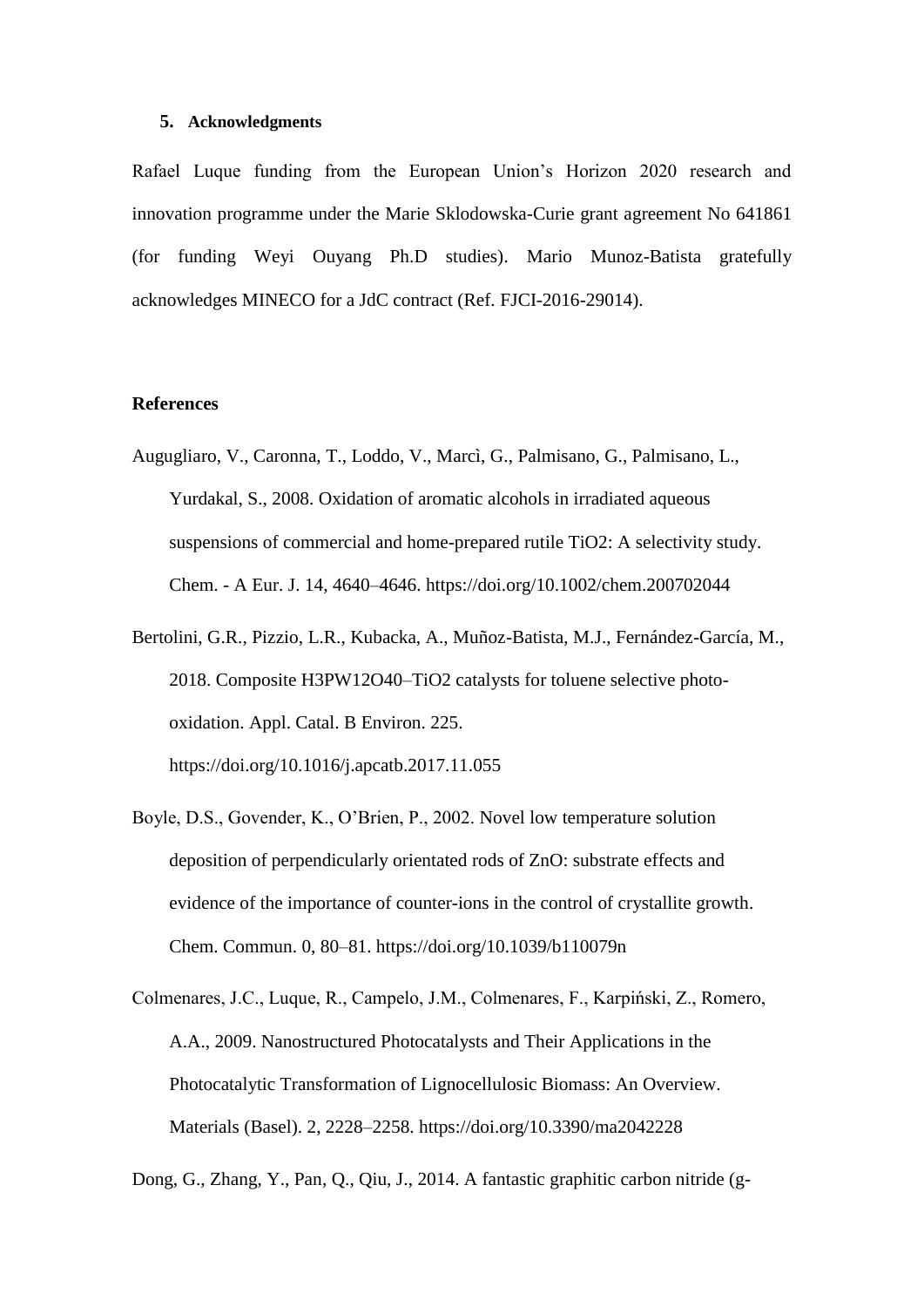C3N4) material: Electronic structure, photocatalytic and photoelectronic properties. J. Photochem. Photobiol. C Photochem. Rev. 20, 33–50. https://doi.org/10.1016/j.jphotochemrev.2014.04.002

- Evgenidou, E., Fytianos, K., Poulios, I., 2005. Semiconductor-sensitized photodegradation of dichlorvos in water using TiO2 and ZnO as catalysts. Appl. Catal. B Environ. 59, 81–89. https://doi.org/10.1016/J.APCATB.2005.01.005
- Fontelles-Carceller, O., Muñoz-Batista, M.J., Fernández-García, M., Kubacka, A., 2016. Interface Effects in Sunlight-Driven Ag/g-C3N4 Composite Catalysts: Study of the Toluene Photodegradation Quantum Efficiency. ACS Appl. Mater. Interfaces 8. https://doi.org/10.1021/acsami.5b10434
- Ge, L., Zuo, F., Liu, J., Ma, Q., Wang, C., Sun, D., Bartels, L., Feng, P., 2012. Synthesis and Efficient Visible Light Photocatalytic Hydrogen Evolution of Polymeric g-C3N4 Coupled with CdS Quantum Dots. J. Phys. Chem. C 116, 13708–13714. https://doi.org/10.1021/jp3041692
- He, Y., Wang, Y., Zhang, L., Teng, B., Fan, M., 2015a. High-efficiency conversion of CO2 to fuel over ZnO/g-C3N4 photocatalyst. Appl. Catal. B Environ. 168–169, 1– 8. https://doi.org/10.1016/J.APCATB.2014.12.017
- He, Y., Zhang, L., Teng, B., Fan, M., 2015b. New Application of Z-Scheme Ag3PO4/g-C3N4 Composite in Converting CO2 to Fuel. Environ. Sci. Technol. 49, 649–656. https://doi.org/10.1021/es5046309
- Hu, S., Jin, R., Lu, G., Liu, D., Gui, J., 2014. The properties and photocatalytic performance comparison of Fe3+-doped g-C3N4 and Fe2O3/g-C3N4 composite catalysts. RSC Adv. 4, 24863. https://doi.org/10.1039/c4ra03290j

Kakuta, S., Abe, T., 2009. Photocatalysis for water oxidation by Fe2O3nanoparticles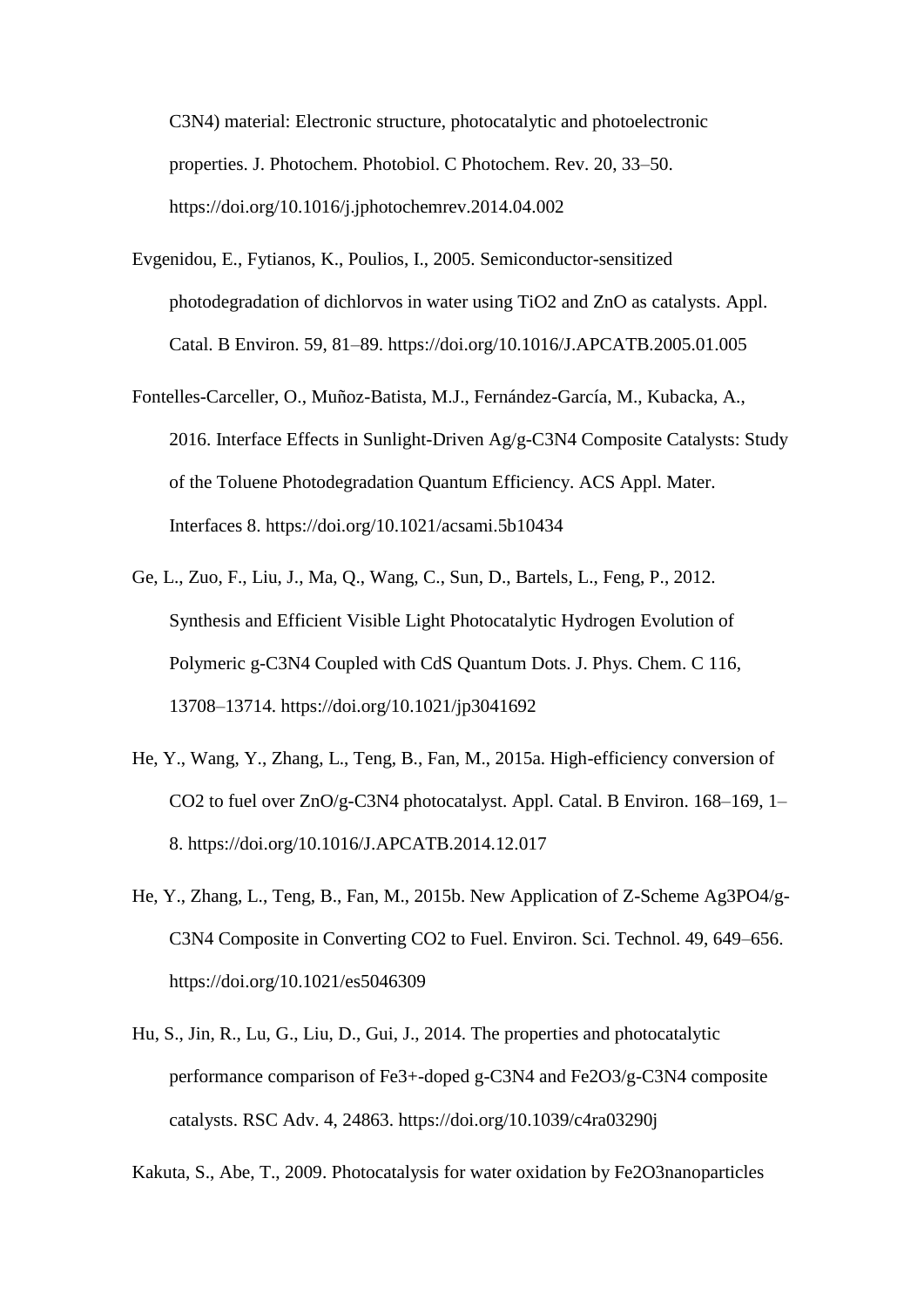embedded in clay compound: Correlation between its polymorphs and their photocatalytic activities. J. Mater. Sci. 44, 2890–2898. https://doi.org/10.1007/s10853-009-3382-2

- Kim, J.S., Oh, J.W., Woo, S.I., 2017. Investigation for the effects of ball milling process on the physical characteristics, the behaviors of carriers and the photocatalytic activity of sulfur doped g-C3N4. Int. J. Hydrogen Energy 42, 5485–5495. https://doi.org/10.1016/J.IJHYDENE.2016.08.077
- Kuang, P.-Y., Su, Y.-Z., Chen, G.-F., Luo, Z., Xing, S.-Y., Li, N., Liu, Z.-Q., 2015. g-C3N4 decorated ZnO nanorod arrays for enhanced photoelectrocatalytic performance. Appl. Surf. Sci. 358, 296–303. https://doi.org/10.1016/J.APSUSC.2015.08.066
- Kubacka, A., Fernández-García, M., Colón, G., 2012. Advanced nanoarchitectures for solar photocatalytic applications. Chem. Rev. 112, 1555–614. https://doi.org/10.1021/cr100454n
- Li, K., Gao, S., Wang, Q., Xu, H., Wang, Z., Huang, B., Dai, Y., Lu, J., 2015. In-Situ-Reduced Synthesis of Ti3+ Self-Doped TiO2/g-C3N4 Heterojunctions with High Photocatalytic Performance under LED Light Irradiation. ACS Appl. Mater. Interfaces 7, 9023–9030. https://doi.org/10.1021/am508505n
- Li, L., Chu, Y., Liu, Y., Dong, L., 2007. Template-Free Synthesis and Photocatalytic Properties of Novel Fe2O3 Hollow Spheres. J. Phys. Chem. C 111, 2123–2127. https://doi.org/10.1021/jp066664y
- Li, X.-H., Wang, X., Antonietti, M., 2012. Solvent-Free and Metal-Free Oxidation of Toluene Using O2 and g-C3N4 with Nanopores: Nanostructure Boosts the Catalytic Selectivity. ACS Catal. 2, 2082–2086. https://doi.org/10.1021/cs300413x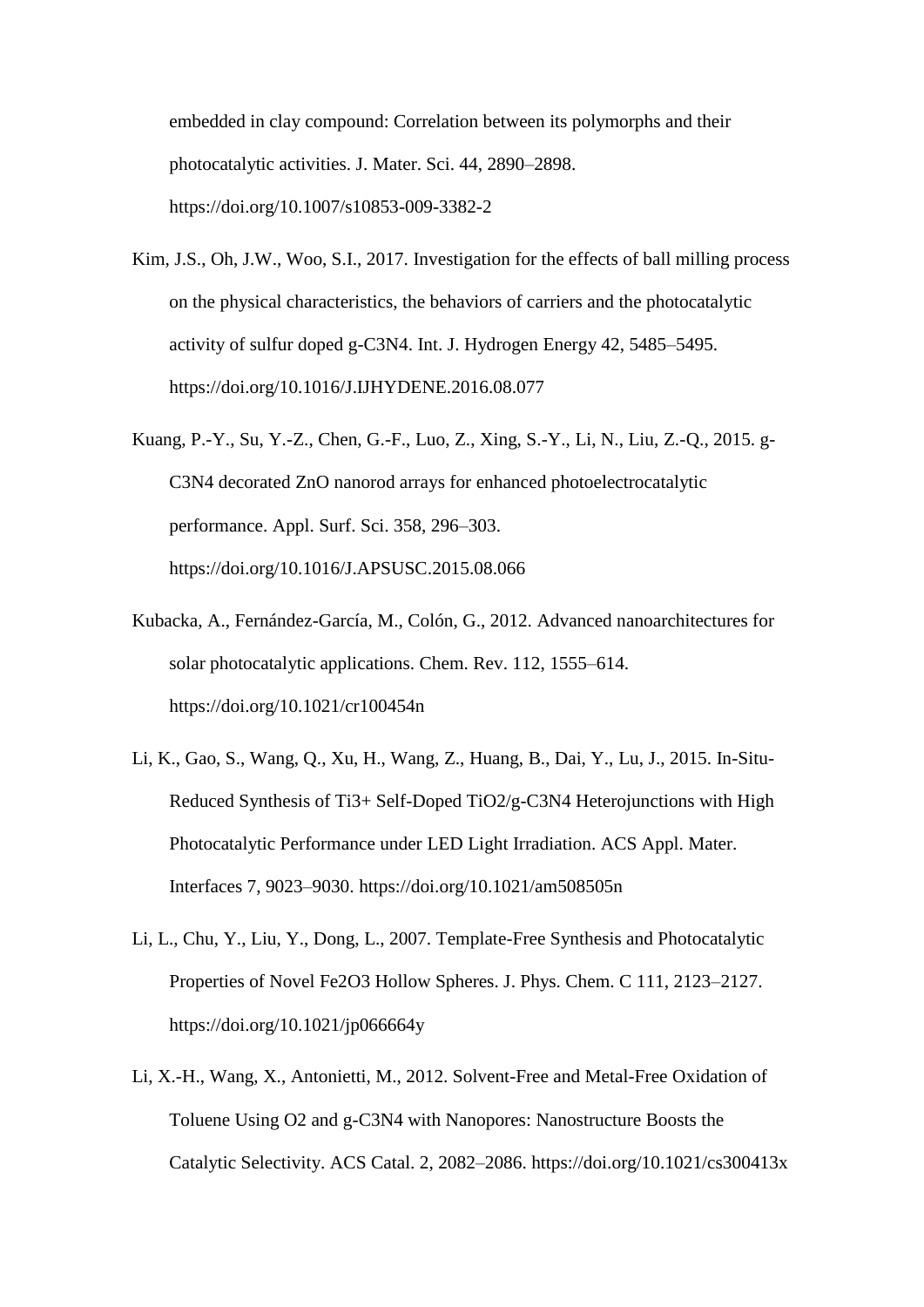- Liu, Y., Yu, Y.-X., Zhang, W.-D., 2014. Photoelectrochemical study on charge transfer properties of nanostructured Fe2O3 modified by g-C3N4. Int. J. Hydrogen Energy 39, 9105–9113. https://doi.org/10.1016/J.IJHYDENE.2014.03.248
- Mamba, G., Mishra, A.K., 2016a. Graphitic carbon nitride (g-C3N4) nanocomposites: A new and exciting generation of visible light driven photocatalysts for environmental pollution remediation. Appl. Catal. B Environ. 198, 347–377. https://doi.org/10.1016/j.apcatb.2016.05.052
- Mamba, G., Mishra, A.K., 2016b. Graphitic carbon nitride (g-C3N4) nanocomposites: A new and exciting generation of visible light driven photocatalysts for environmental pollution remediation. Appl. Catal. B Environ. 198, 347–377. https://doi.org/10.1016/J.APCATB.2016.05.052
- Miranda, C., Mansilla, H., Yáñez, J., Obregón, S., Colón, G., 2013. Improved photocatalytic activity of g-C3N4/TiO2 composites prepared by a simple impregnation method. J. Photochem. Photobiol. A Chem. 253, 16–21. https://doi.org/10.1016/j.jphotochem.2012.12.014
- Muñoz-Batista, M.J., Fernández-García, M., Kubacka, A., 2015a. Promotion of CeO2– TiO2 photoactivity by g-C3N4: Ultraviolet and visible light elimination of toluene. Appl. Catal. B Environ. 164, 261–270. https://doi.org/10.1016/j.apcatb.2014.09.037
- Muñoz-Batista, M.J., Fontelles-Carceller, O., Kubacka, A., Fernández-García, M., 2017. Effect of exfoliation and surface deposition of MnOx species in g-C3N4: Toluene photo-degradation under UV and visible light. Appl. Catal. B Environ. 203, 663–672. https://doi.org/10.1016/j.apcatb.2016.10.044

Muñoz-Batista, M.J., Kubacka, A., Fernández-García, M., 2014. Effect of g-C3N4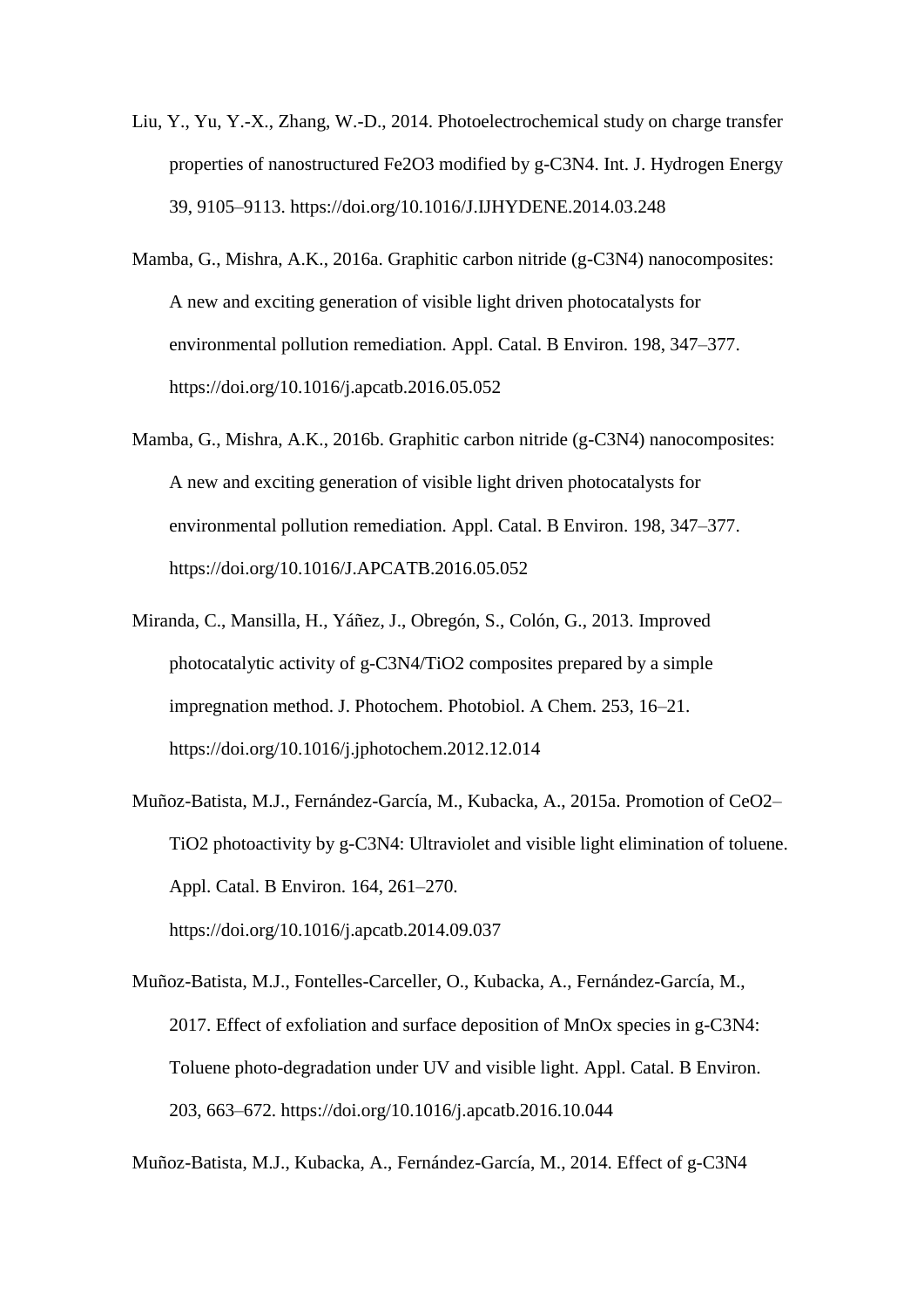loading on TiO2-based photocatalysts: UV and visible degradation of toluene. Catal. Sci. Technol. 4, 2006. https://doi.org/10.1039/c4cy00226a

Muñoz-Batista, M.J., Kubacka, A., Rachwalik, R., Bachiller-Baeza, B., Fernández-García, M., 2014. Green photo-oxidation of styrene over W–Ti composite catalysts. J. Catal. 309, 428–438. https://doi.org/10.1016/j.jcat.2013.10.021

Muñoz-Batista, M.J., Nasalevich, M.A., Savenije, T.J., Kapteijn, F., Gascon, J., Kubacka, A., Fernández-García, M., 2015b. Enhancing promoting effects in g-C3N4-Mn+/CeO2-TiO2 ternary composites: Photo-handling of charge carriers. Appl. Catal. B Environ. 176–177, 687–698. https://doi.org/10.1016/j.apcatb.2015.04.051

- Obregón, S., Colón, G., 2014. Improved H2 production of Pt-TiO2/g-C3N4-MnOx composites by an efficient handling of photogenerated charge pairs. Appl. Catal. B Environ. 144, 775–782. https://doi.org/10.1016/j.apcatb.2013.07.034
- Ouyang, W., Kuna, E., Yepez, A., Balu, A., Romero, A., Colmenares, J., Luque, R., 2016. Mechanochemical Synthesis of TiO2 Nanocomposites as Photocatalysts for Benzyl Alcohol Photo-Oxidation. Nanomaterials 6, 93. https://doi.org/10.3390/nano6050093
- Schultz, D.M., Yoon, T.P., 2011. Solar Synthesis: Prospects in Visible Light Photocatalysis. Science (80-. ). 334, 1114–1117. https://doi.org/10.1126/science.1213920
- Theerthagiri, J., Senthil, R.A., Priya, A., Madhavan, J., Michael, R.J. V., Ashokkumar, M., 2014. Photocatalytic and photoelectrochemical studies of visible-light active α-Fe <sup>2</sup> O <sup>3</sup> –g-C <sup>3</sup> N <sup>4</sup> nanocomposites. RSC Adv. 4, 38222–38229. https://doi.org/10.1039/C4RA04266B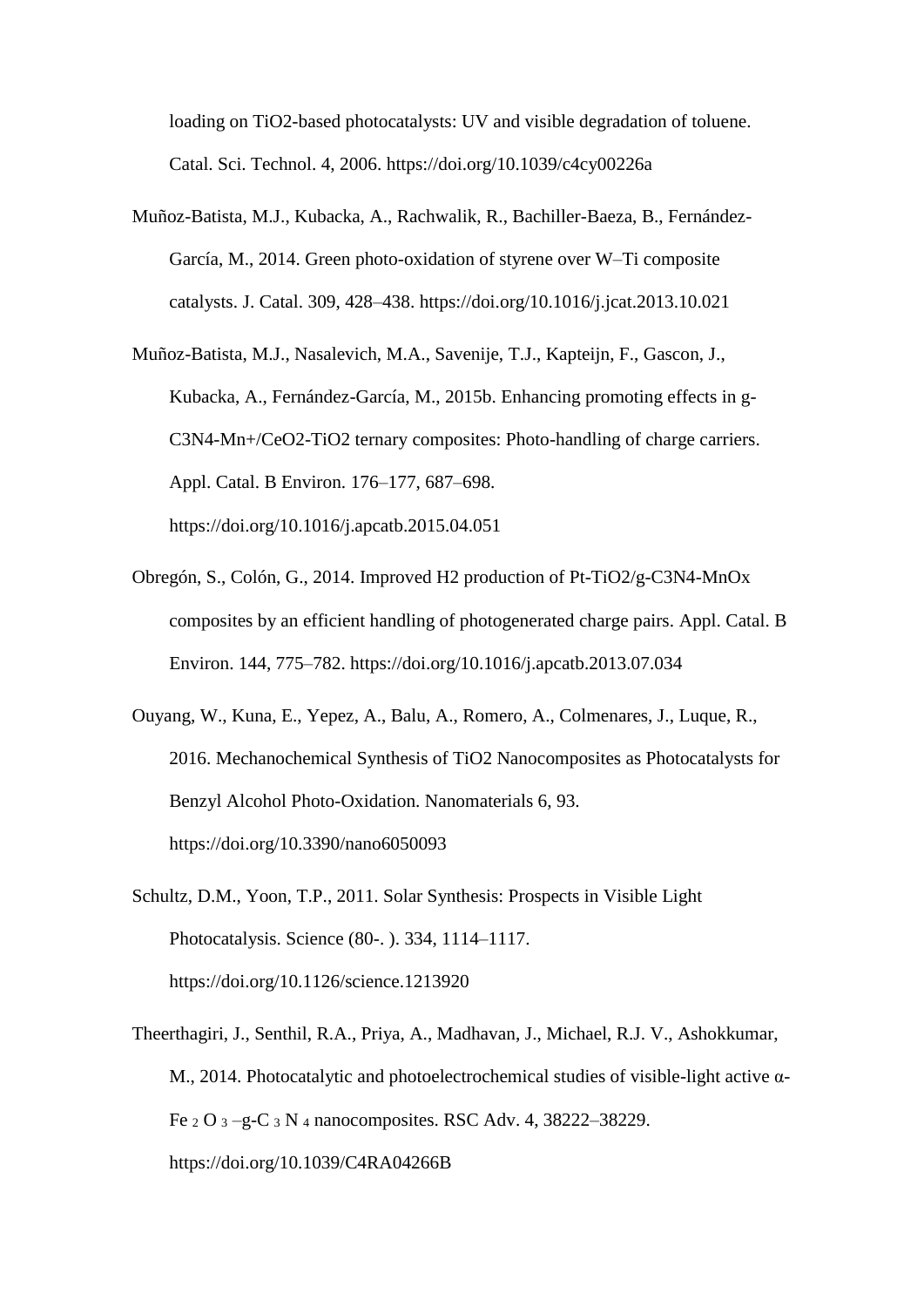- Wang, W., Liu, Y., Qu, J., Chen, Y., Tadé, M.O., Shao, Z., 2017. Synthesis of Hierarchical TiO2-C3N4 Hybrid Microspheres with Enhanced Photocatalytic and Photovoltaic Activities by Maximizing the Synergistic Effect. ChemPhotoChem 1, 35–45. https://doi.org/10.1002/cptc.201600021
- Wang, Y., Shi, R., Lin, J., Zhu, Y., 2011. Enhancement of photocurrent and photocatalytic activity of ZnO hybridized with graphite-like C3N4. Energy Environ. Sci. 4, 2922. https://doi.org/10.1039/c0ee00825g
- Wanger, C.D., Riggs, W.M., Davis, L.E., Moulder, J.F., E.Muilenberg, G., 1979. Handbook of x-ray photoelectron spectroscopy: a reference book of standard data for use in x-ray photoelectron spectroscopy. Physical Electronics Division, Perkin-Elmer Corp.
- Xu, C., De, S., Balu, A.M., Ojeda, M., Luque, R., 2015. Mechanochemical synthesis of advanced nanomaterials for catalytic applications. Chem. Commun. 51, 6698– 6713. https://doi.org/10.1039/C4CC09876E
- Yan, S.C., Li, Z.S., Zou, Z.G., 2009. Photodegradation Performance of g-C3N4 Fabricated by Directly Heating Melamine. Langmuir 25, 10397–10401. https://doi.org/10.1021/la900923z
- Zhang, G., Zhang, J., Zhang, M., Wang, X., 2012. Polycondensation of thiourea into carbon nitride semiconductors as visible light photocatalysts. J. Mater. Chem. 22, 8083. https://doi.org/10.1039/c2jm00097k
- Zhang, Y., Pan, Q., Chai, G., Liang, M., Dong, G., Zhang, Q., Qiu, J., 2013. Synthesis and luminescence mechanism of multicolor-emitting g-C3N4 nanopowders by low temperature thermal condensation of melamine. Sci. Rep. 3. https://doi.org/10.1038/srep01943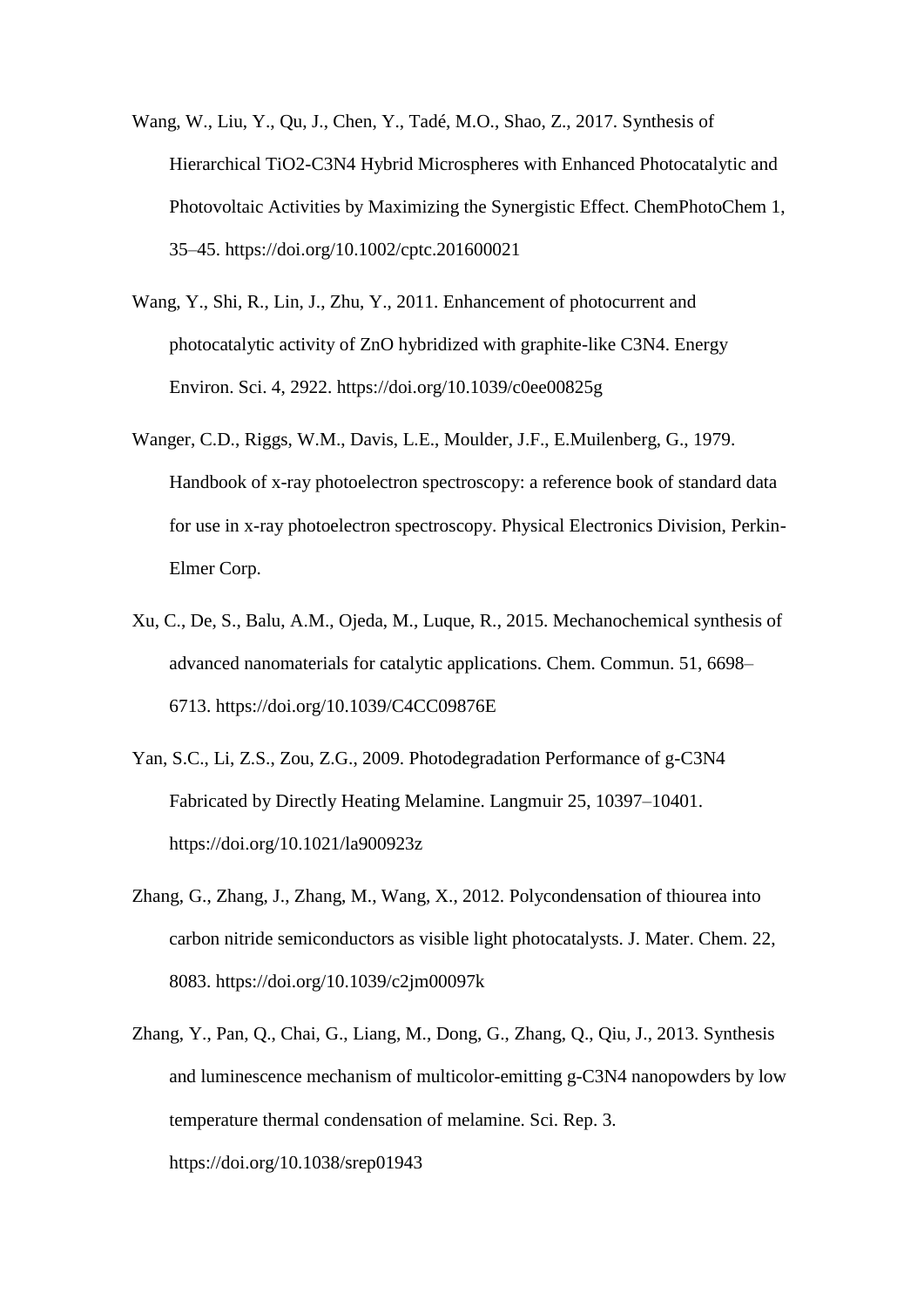- Zhao, Z., Sun, Y., Dong, F., 2015. Graphitic carbon nitride based nanocomposites: a review. Nanoscale 7, 15–37. https://doi.org/10.1039/c4nr03008g
- Zhou, J., Zhang, M., Zhu, Y., 2015. Photocatalytic enhancement of hybrid C3N4/TiO 2 prepared via ball milling method. Phys. Chem. Chem. Phys. 17, 3647–3652. https://doi.org/10.1039/C4CP05173D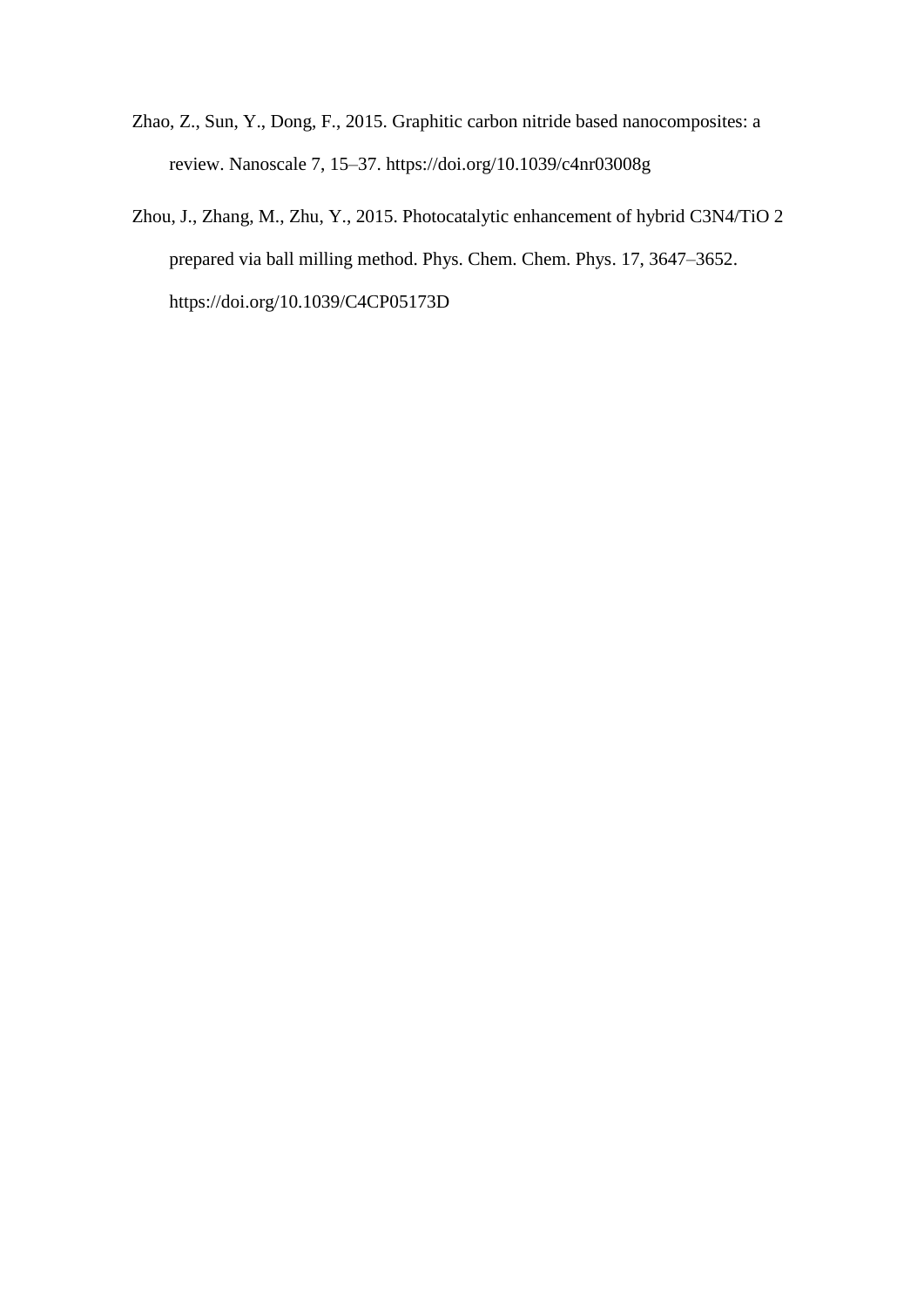## **Tables**

Table 1. BET surface area and Band Gap of the samples.<sup>a</sup>

| Sample | BET surface area $(m^2/g)$ | Band Gap (eV) |
|--------|----------------------------|---------------|
| CΝ     |                            | 2.7           |
| Zn/CN  | 10                         | 2.7           |
| Fe/CN  |                            | 1.3           |

<sup>a</sup> Standard error. BET surface area:  $1.5 \text{ m}^2/\text{g}$ . Band Gap: 0.05 eV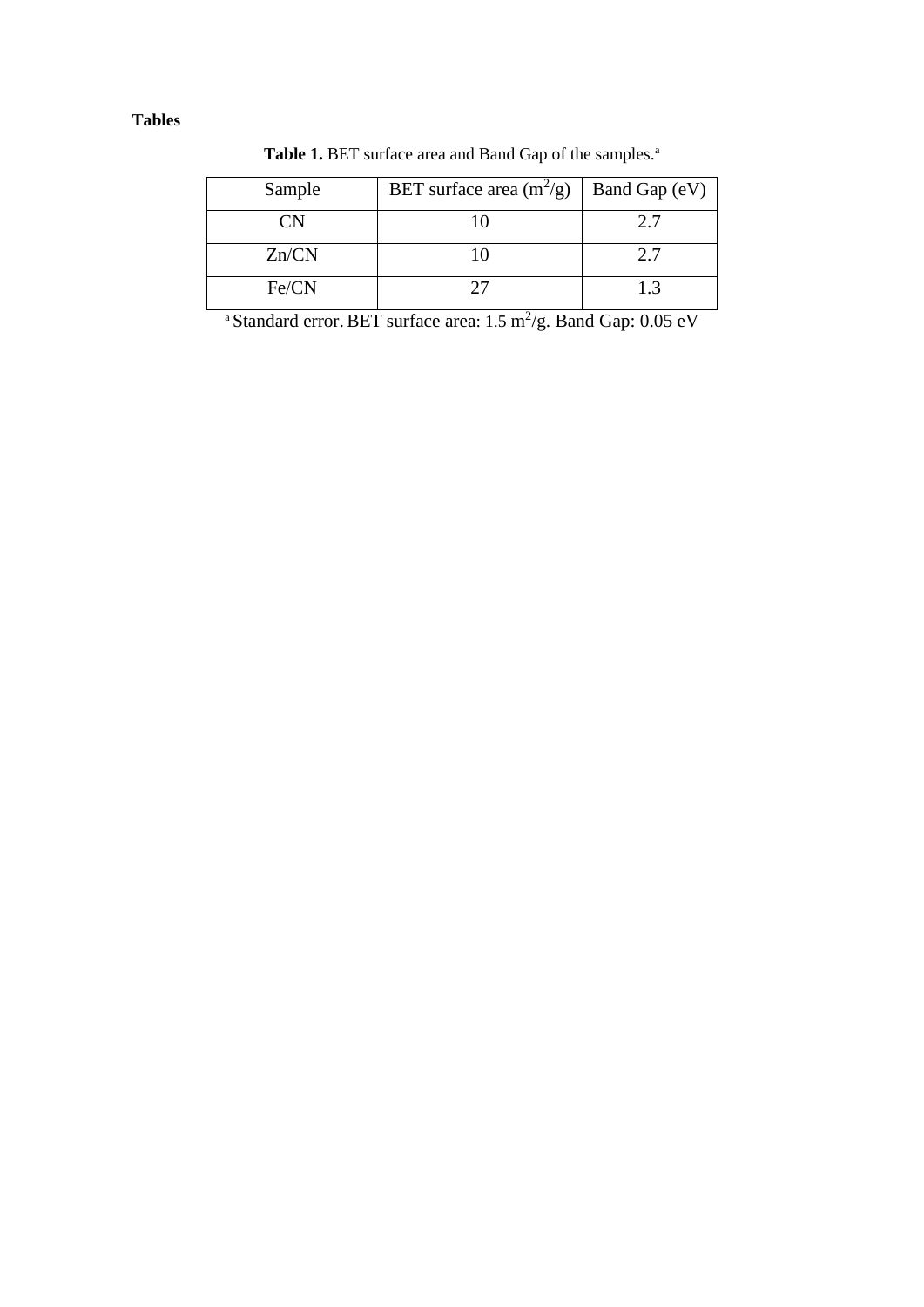### **Figure Captions**

Figure 1. XRD spectra of CN, Zn/CN and Fe/CN samples.

Figure 2. UV-vis spectra of CN, Zn/CN and Fe/CN samples.

**Figure 3.** (A) C 1s, (B) Ni 1s, (C) Zn 2p and (D) Fe 2p XPS spectra of the samples.

**Figure 4.** SEM images and mapping analysis: (A) and (B) Zn/CN sample. (C) and (D) Fe/CN sample.

**Figure 5.** Conversion and Benzaldehyde selectivity of the samples and references.

**Figure 6.** Conversion and benzaldehyde (Bz) selectivity as a function of the Metal (M) fraction detected by XPS.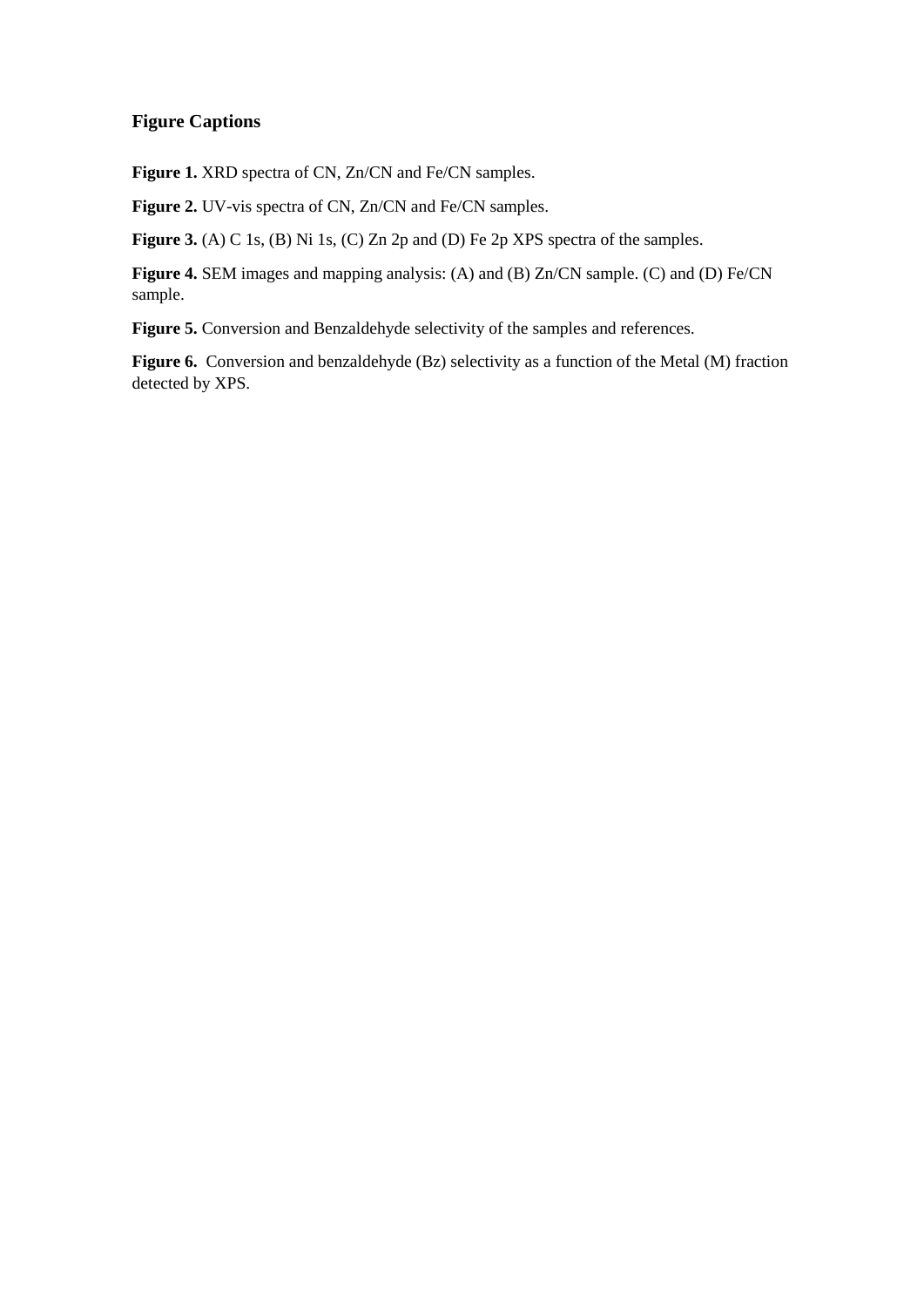# **Figures**

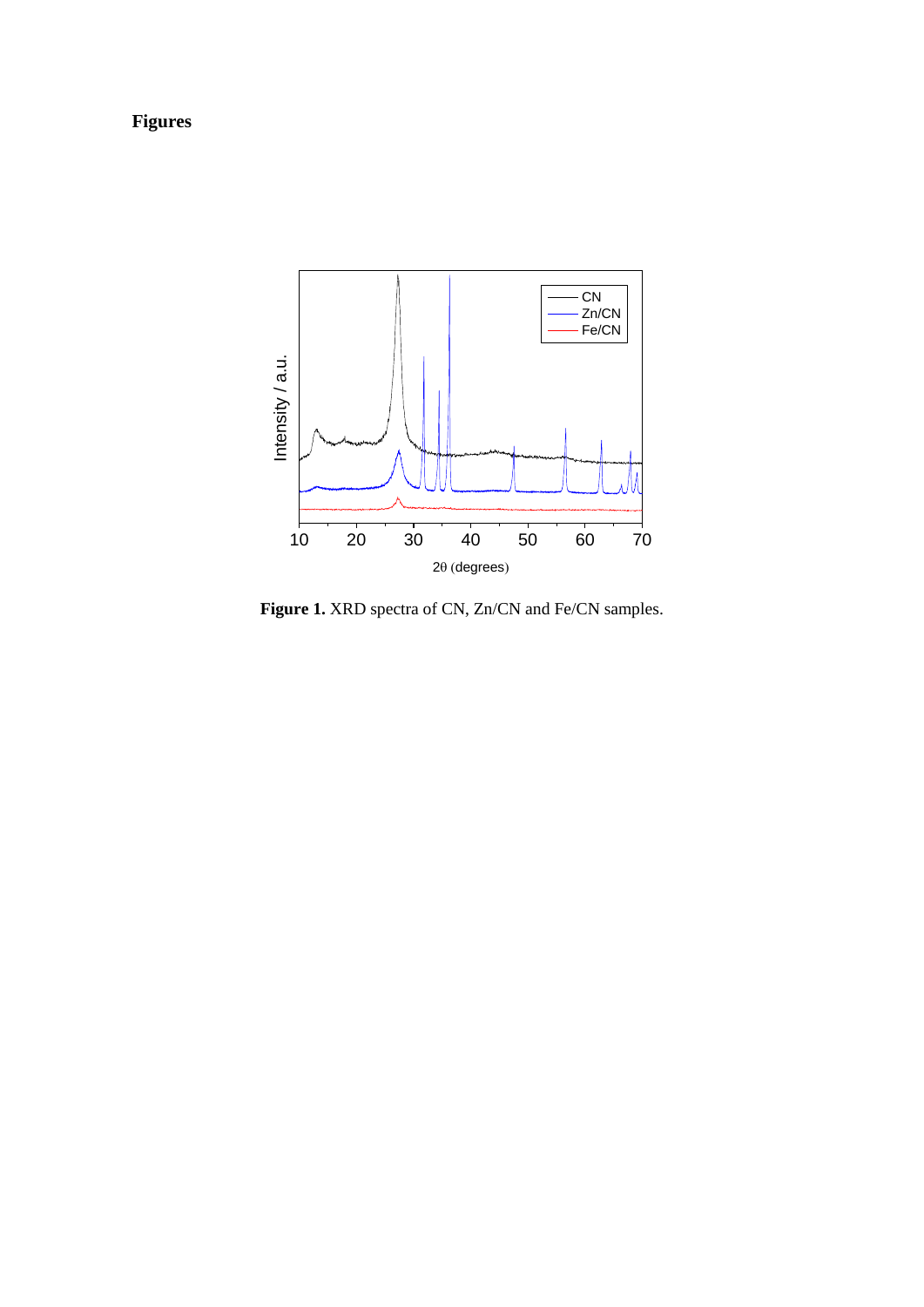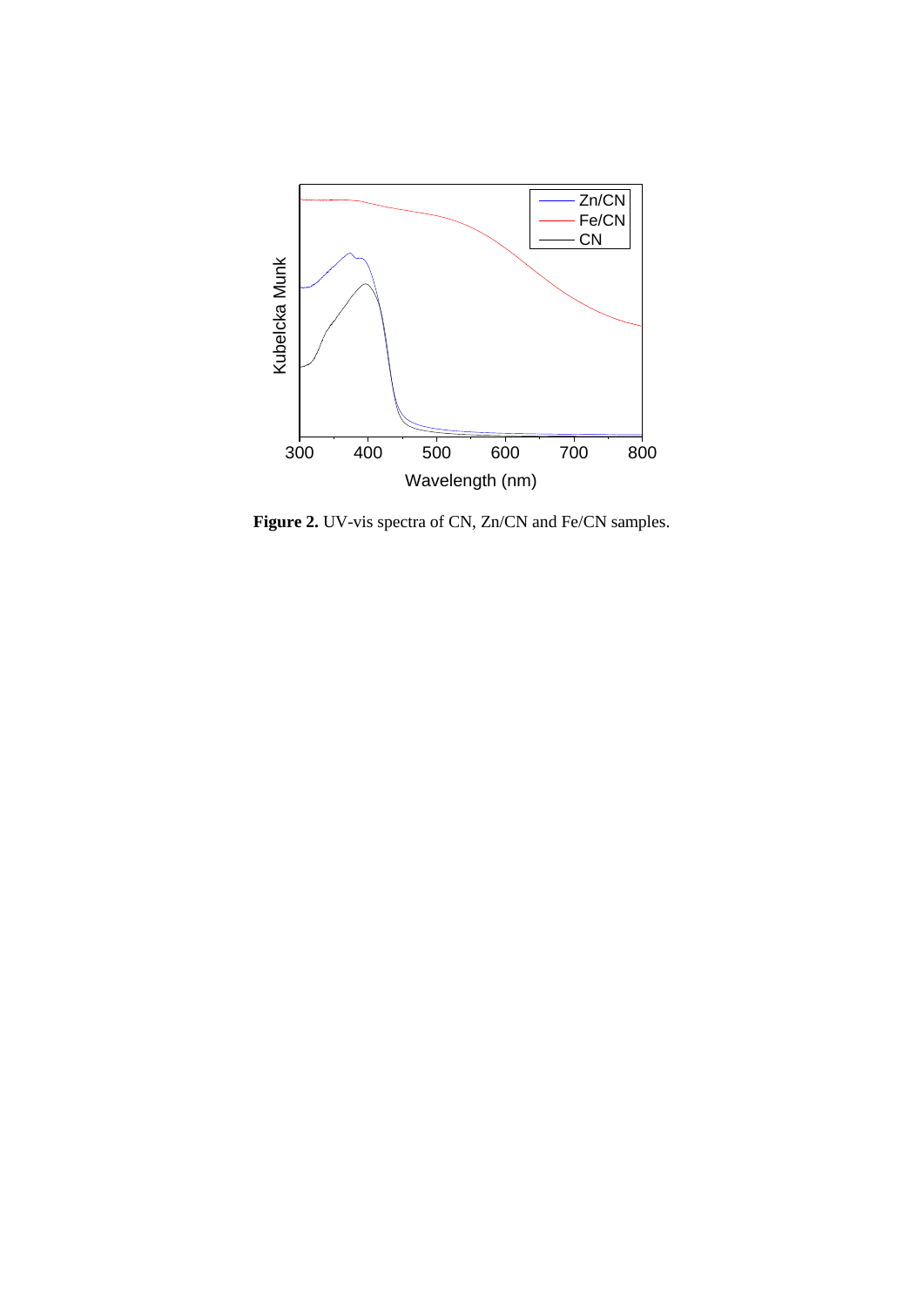

Figure 3. (A) C 1s, (B) Ni 1s, (C) Zn 2p and (D) Fe 2p XPS spectra of the samples.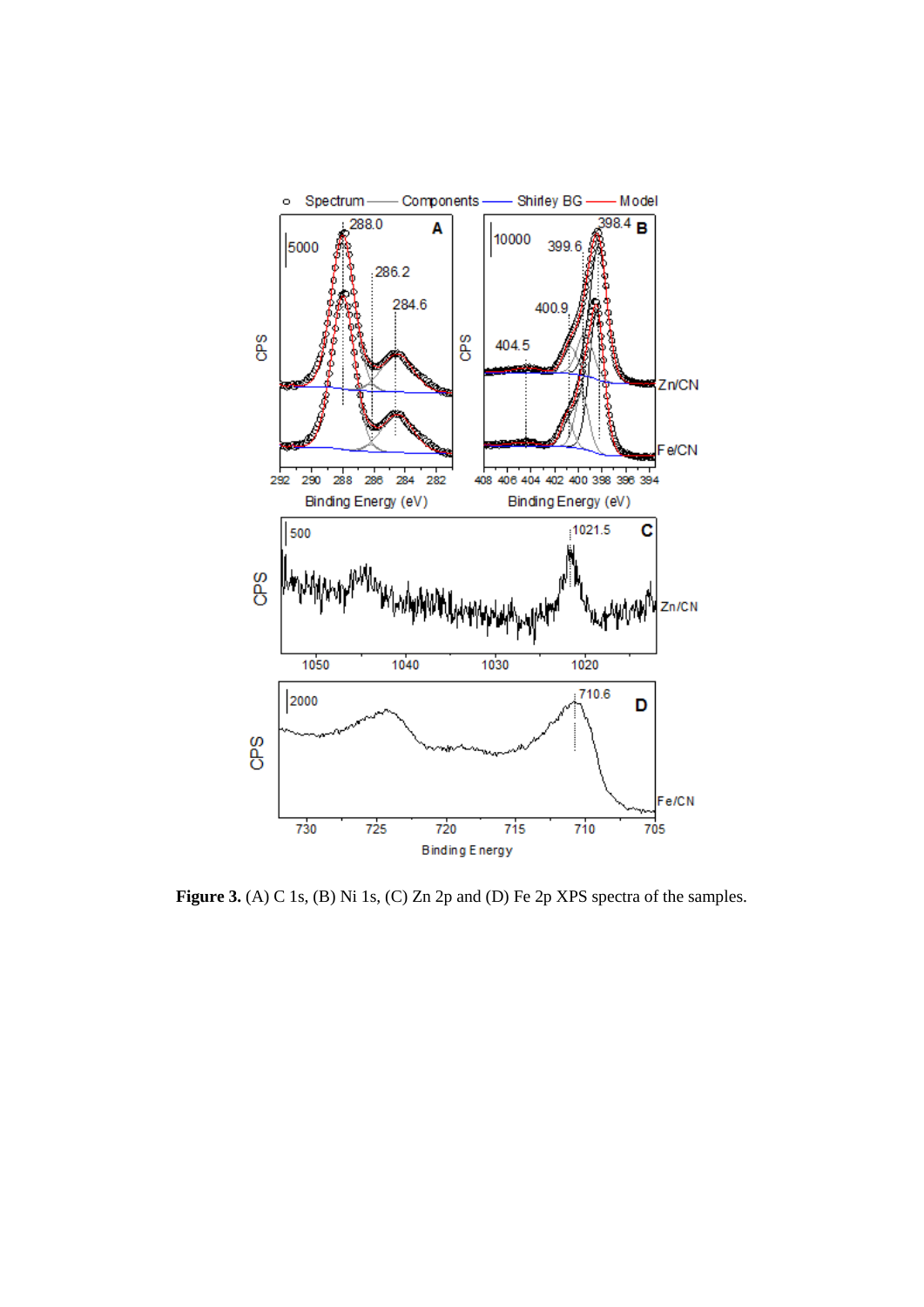

**Figure 4.** SEM images and mapping analysis: (A) and (B) Zn/CN sample. (C) and (D) Fe/CN sample.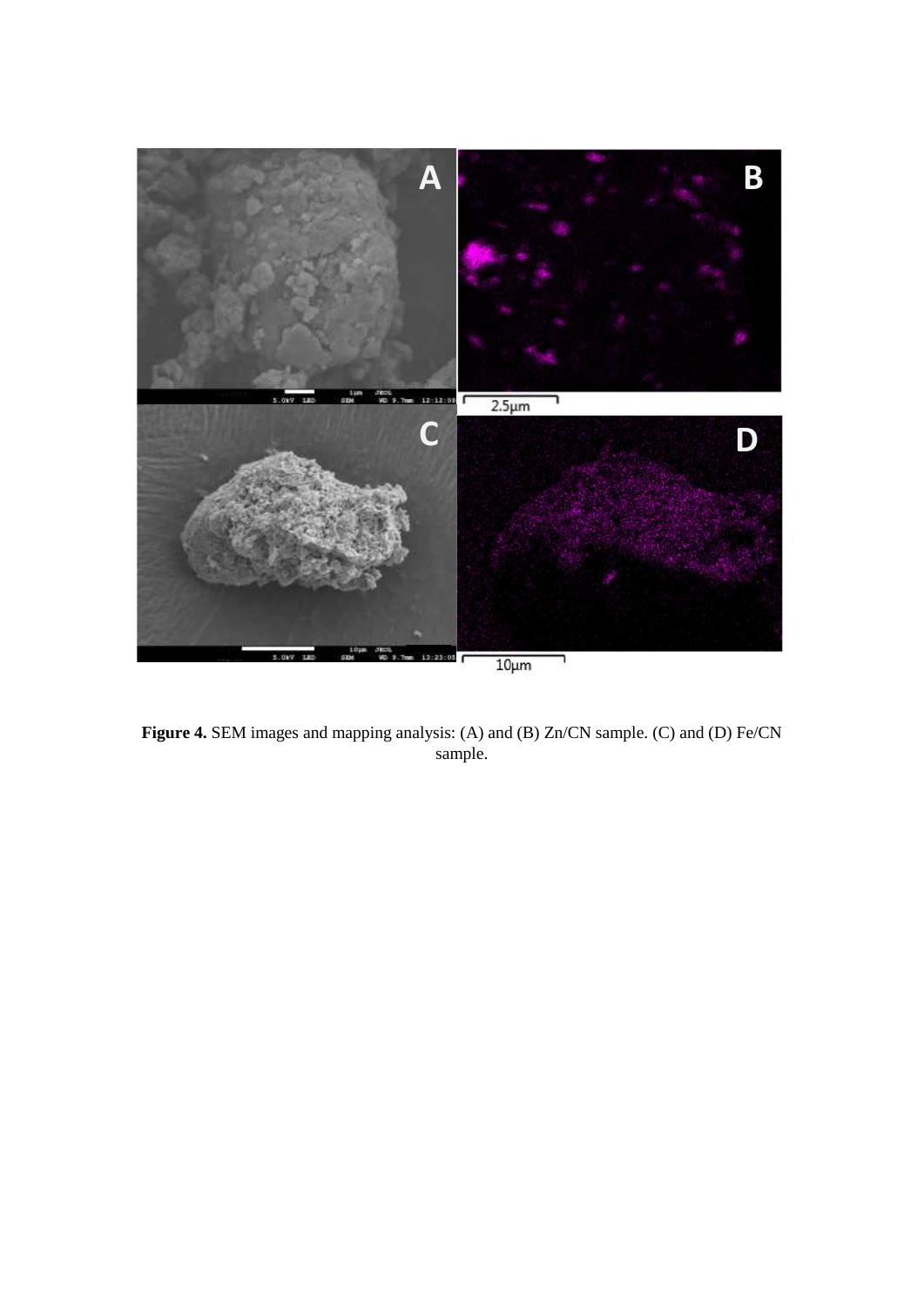